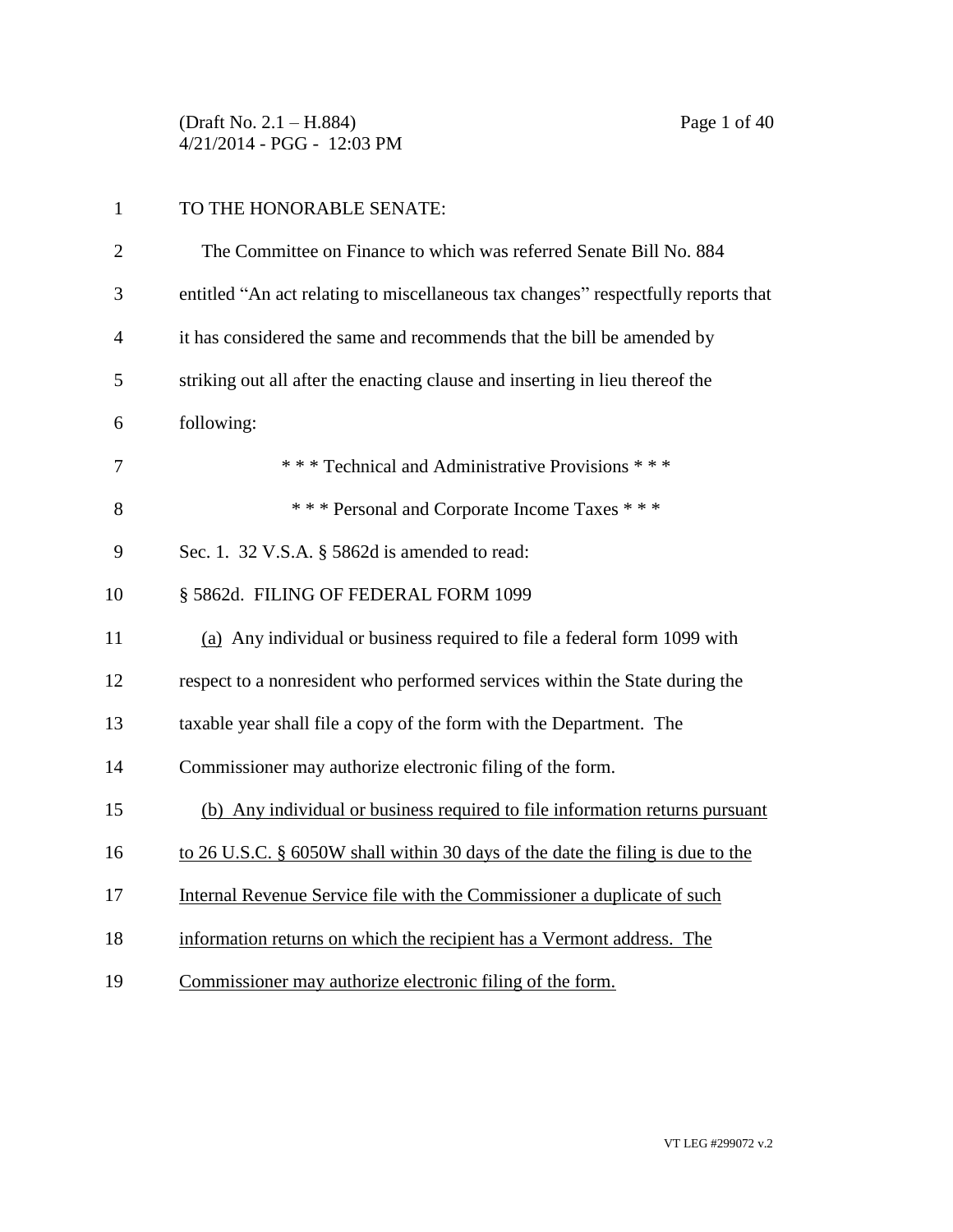(Draft No. 2.1 – H.884) Page 2 of 40 4/21/2014 - PGG - 12:03 PM

| $\mathbf{1}$   | Sec. 2. 32 V.S.A. § 5862(c) is amended to read:                                     |
|----------------|-------------------------------------------------------------------------------------|
| $\overline{2}$ | (c) Taxable corporations which received any income allocated or                     |
| 3              | apportioned to this State under the provisions of section 5833 of this title for    |
| $\overline{4}$ | the taxable year and which under the laws of the United States constitute an        |
| 5              | affiliated group of corporations may elect to file a consolidated return in lieu of |
| 6              | separate returns if such corporations qualify and elect to file a consolidated      |
| 7              | federal income tax return for that taxable year. Such an election to file a         |
| 8              | Vermont consolidated return shall continue for five years, including the year       |
| 9              | the election is made.                                                               |
| 10             | Sec. 3. 32 V.S.A. § $5930b(c)(9)$ is amended to read:                               |
| 11             | (9) Incentive claims must be filed annually no later than the last day of           |
| 12             | April of each the current year of the for the prior year's utilization period. For  |
| 13             | a claim to be considered a timely filing and eligible for an incentive payment,     |
| 14             | all forms and workbooks must be complete and all underlying documentation,          |
| 15             | such as that required pursuant to subsection 5842(c) of this title, must be filed   |
| 16             | with the Department of Taxes. Incomplete claims may be considered to have           |
| 17             | been timely filed if a complete claim is filed within the time prescribed by the    |
| 18             | Department of Taxes. If a claim is not filed each year of the utilization period,   |
| 19             | any incentive installment previously paid shall be recaptured in accordance         |
| 20             | with subsection (d) of this section and upon notice from the Department of          |
| 21             | Taxes that the business failed to file a complete timely claim, the Vermont         |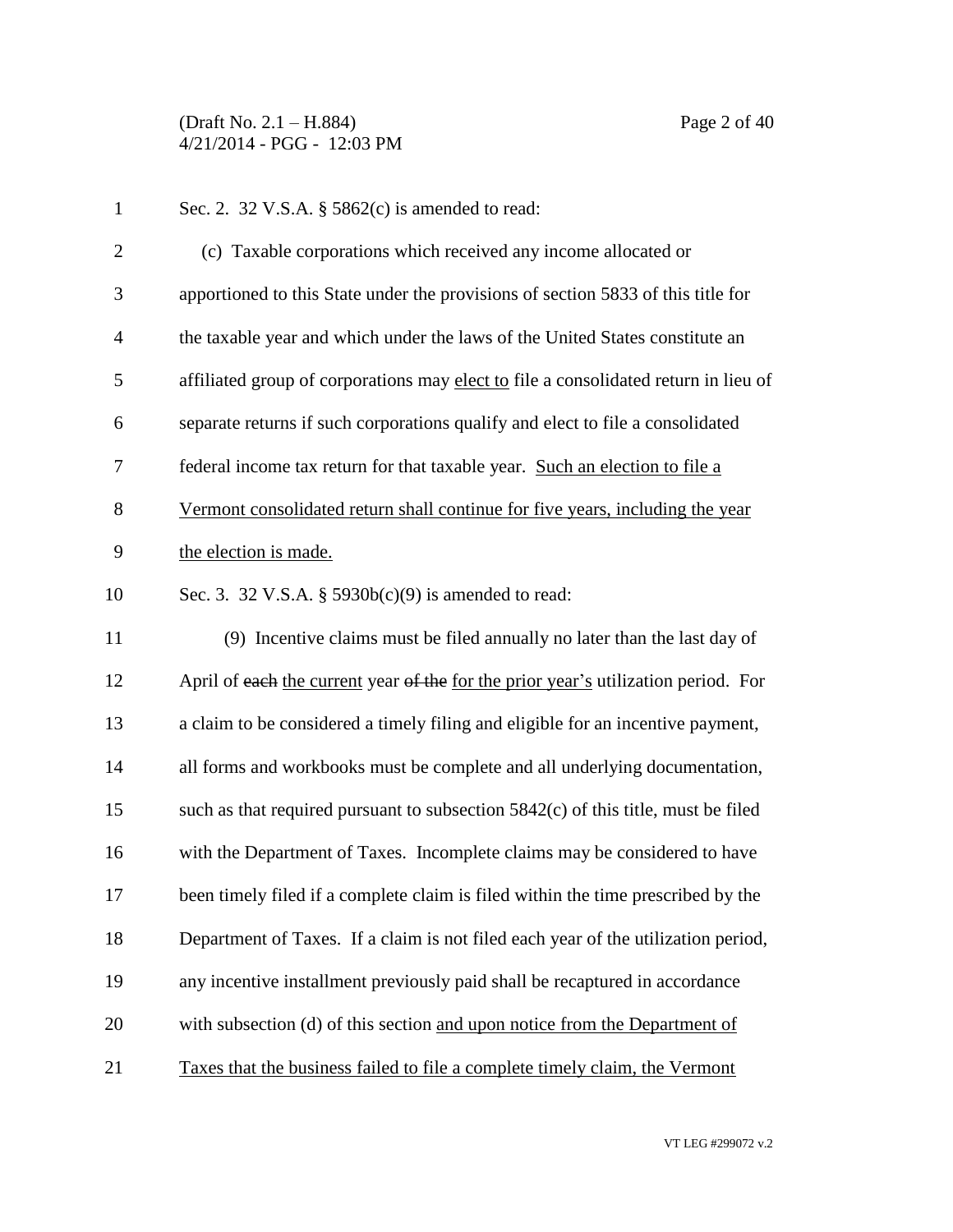(Draft No. 2.1 – H.884) Page 3 of 40 4/21/2014 - PGG - 12:03 PM

| $\mathbf{1}$   | Economic Progress Council shall revoke all authority for the business to earn      |
|----------------|------------------------------------------------------------------------------------|
| $\overline{2}$ | and claim incentives under this subchapter. The incentive return shall be          |
| 3              | subject to all provisions of this chapter governing the filing of tax returns. No  |
| $\overline{4}$ | interest shall be paid by the Department of Taxes for any reason with respect to   |
| 5              | incentives allowed under this section.                                             |
| 6              | Sec. 4. 32 V.S.A. § 5824 is amended to read:                                       |
| 7              | § 5824. ADOPTION OF FEDERAL INCOME TAX LAWS                                        |
| 8              | The statutes of the United States relating to the federal income tax, as in        |
| 9              | effect for taxable year $2012$ , $2013$ , but without regard to federal income tax |
| 10             | rates under 26 U.S.C. § 1, are hereby adopted for the purpose of computing the     |
| 11             | tax liability under this chapter.                                                  |
| 12             | Sec. 5. 32 V.S.A. § 7475 is amended to read:                                       |
| 13             | § 7475. ADOPTION OF FEDERAL ESTATE AND GIFT TAX LAWS                               |
| 14             | The laws of the United States relating to federal estate and gift taxes as in      |
| 15             | effect on December 31, $2012$ 2013, are hereby adopted for the purpose of          |
| 16             | computing the tax liability under this chapter, except:                            |
| 17             | (1) the credit for State death taxes shall remain as provided for under            |
| 18             | 26 U.S.C. §§ 2011 and 2604 as in effect on January 1, 2001;                        |
| 19             | (2) the applicable credit amount shall under $26$ U.S.C. $\S$ 2010 shall not       |
| 20             | apply; and the tax imposed under section 7442a of this chapter shall be            |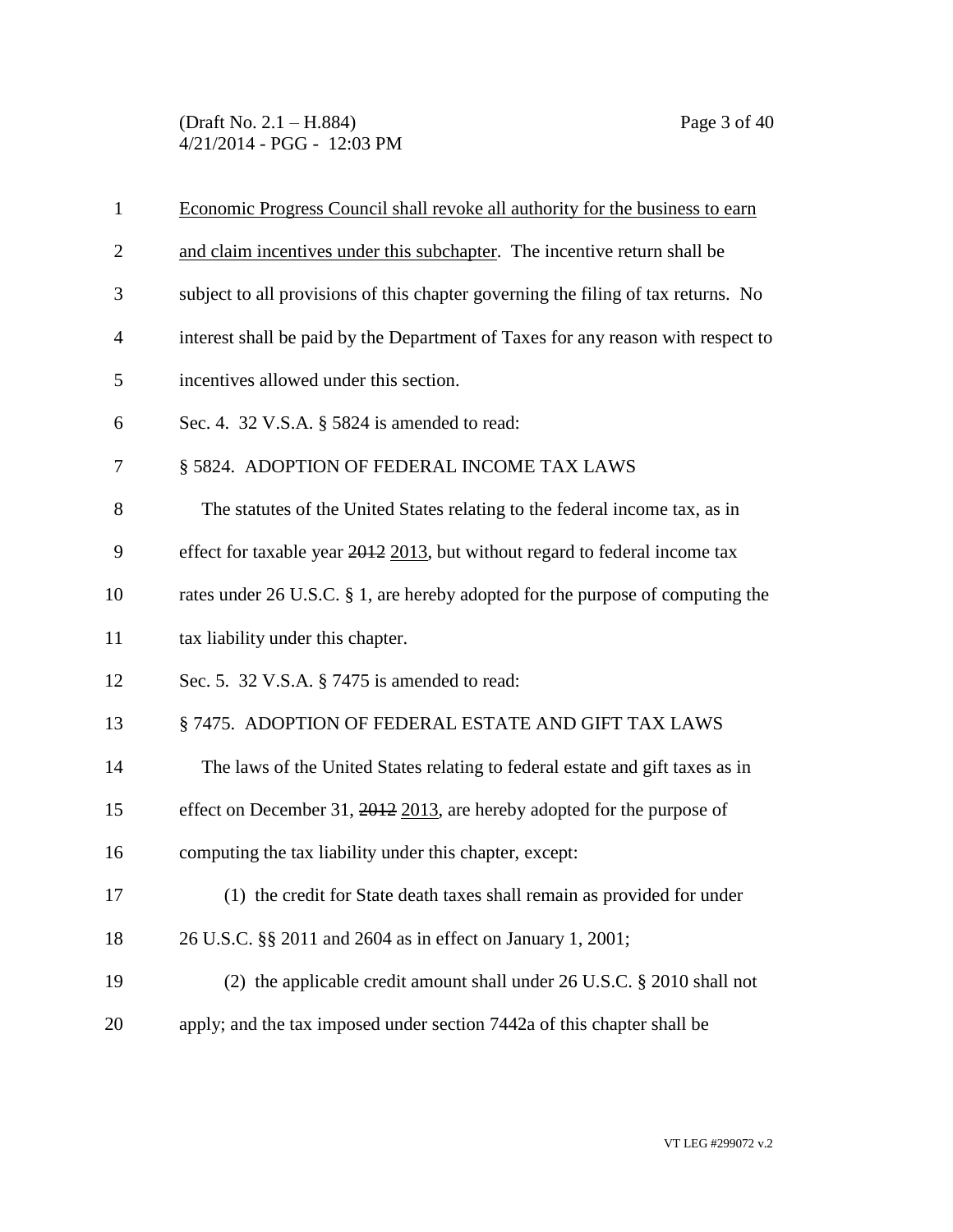(Draft No. 2.1 – H.884) Page 4 of 40 4/21/2014 - PGG - 12:03 PM

| $\mathbf{1}$   | calculated as if the applicable exclusion amount under 26 U.S.C. § 2010 were      |
|----------------|-----------------------------------------------------------------------------------|
| $\overline{2}$ | \$2,750,000.00; and                                                               |
| 3              | (3) the deduction for State death taxes under 26 U.S.C. § 2058 shall not          |
| 4              | apply.                                                                            |
| 5              | *** Tax Increment Financing Districts ***                                         |
| 6              | Sec. 6. 2011 Acts and Resolves No. 45, Sec. 16 is amended to read:                |
| 7              | Sec. 16. BURLINGTON TAX INCREMENT FINANCING                                       |
| 8              | (a) Pursuant to Sec. $83$ of No. $54$ of the Acts of the 2009 Adj. Sess. $(2010)$ |
| 9              | 2010 Acts and Resolves No. 54, Sec. 83, the joint fiscal committee Joint Fiscal   |
| 10             | Committee approved a formula for the implementation of a payment to the           |
| 11             | education fund Education Fund in lieu of tax increment payments.                  |
| 12             | (b) The terms of the formula approved by the joint fiscal committee Joint         |
| 13             | Fiscal Committee are as follows:                                                  |
| 14             | (1) Beginning in the fiscal year in which there is the incurrence of new          |
| 15             | TIF debt, the eity City will calculate and make an annual payment on              |
| 16             | December 10th to the education fund Education Fund each year until 2025.          |
| 17             | The April 1, 2010 grand list for the area encompassing the existing Waterfront    |
| 18             | TIF – excluding two parcels at 25 Cherry Street or the Marriott Hotel             |
| 19             | $(SPAN#114-035-20755)$ and 41 Cherry Street – is the baseline to be used as       |
| 20             | the starting point for calculating the tax increment that will be divided         |
| 21             | 25 percent to the state education fund State Education Fund and 75 percent to     |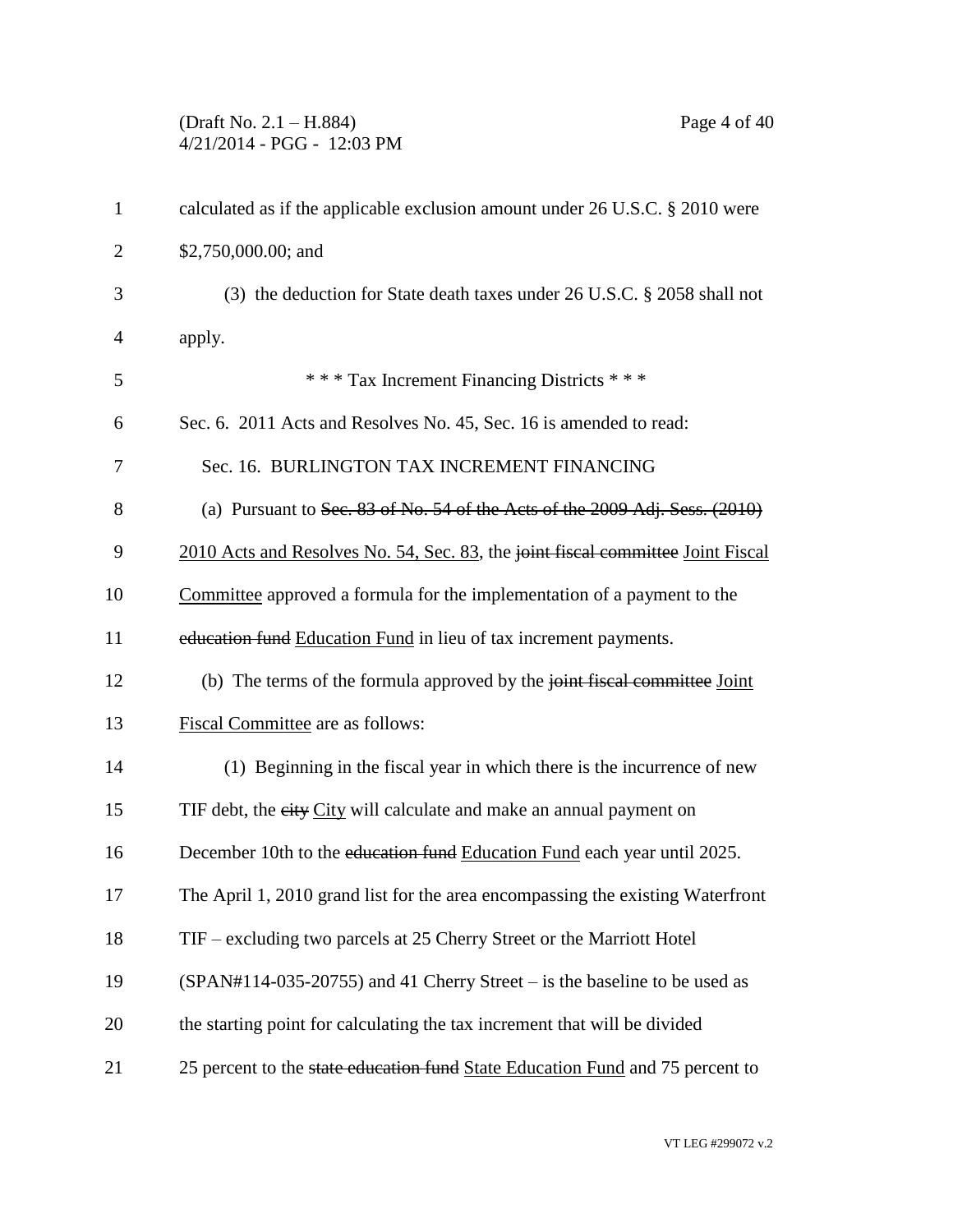(Draft No. 2.1 – H.884) Page 5 of 40 4/21/2014 - PGG - 12:03 PM

| $\mathbf{1}$   | the eity City of Burlington. At the conclusion of the TIF in FY2025, any        |
|----------------|---------------------------------------------------------------------------------|
| $\overline{2}$ | surplus tax increment funds will be returned to the eity City of Burlington and |
| 3              | state education fund State Education Fund in proportion to the relative         |
| $\overline{4}$ | municipal and education tax rates as clarified in a letter from Mayor Bob Kiss  |
| 5              | to the chair of the joint fiscal committee Chair of the Joint Fiscal Committee  |
| 6              | dated September 9, 2009.                                                        |
| 7              | (2) The formula for calculating the payment in lieu of tax increment is         |
| 8              | as follows: first, the difference between the grand list for the Waterfront TIF |
| 9              | excluding the two hotel parcels from the fiscal year in which the payment is    |
| 10             | due and the April 1, 2010 grand list is calculated. Next, that amount is        |
| 11             | multiplied by the current education property tax rates to determine the         |
| 12             | increment subject to payment. Finally, this new increment is multiplied by      |
| 13             | 25 percent to derive the payment amount.                                        |
| 14             | (3) The city of Burlington will prepare a report annually, beginning            |
| 15             | July 1, 2010, for both the joint fiscal committee and the department of taxes,  |
| 16             | which will contain:                                                             |
| 17             | $(A)$ the calculation set out in subdivision $(2)$ of this subsection;          |
| 18             | (B) a listing of each parcel within the Waterfront TIF District and the         |
| 19             | 1996 original taxable value, 2010 extended base value, and the most recent      |
| 20             | values for all homestead and nonresidential property;                           |
| 21             | (C) a history of all of the TIF revenue and debt service payments; and          |

VT LEG #299072 v.2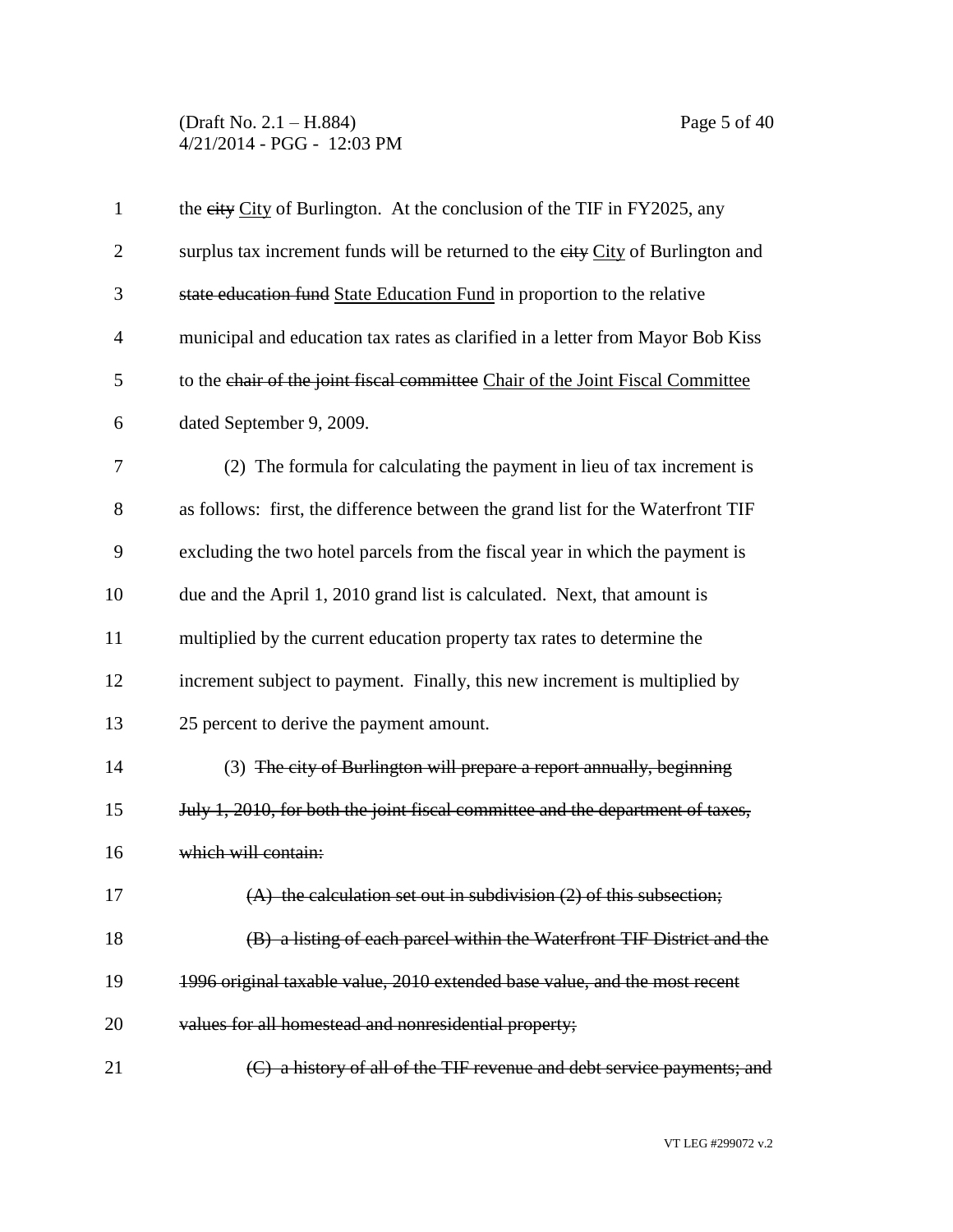(Draft No. 2.1 – H.884) Page 6 of 40 4/21/2014 - PGG - 12:03 PM

| $\mathbf{1}$   | (D) details of new debt authorized, including repayment schedules.                        |
|----------------|-------------------------------------------------------------------------------------------|
| $\overline{2}$ | [Repealed.]                                                                               |
| 3              | Sec. 7. 24 V.S.A. § 1894(b) and (c) are amended to read:                                  |
| $\overline{4}$ | (b) Use of the education property tax increment. For only debt and related                |
| 5              | $\frac{1}{2}$ eosts incurred within the period permitted under subdivision (a)(1) of this |
| 6              | section after creation of the district, and related costs, up to 75 percent of the        |
| 7              | education tax increment may be retained for up to 20 years, beginning with the            |
| 8              | education tax increment generated the year in which the first debt incurred for           |
| 9              | improvements financed in whole or in part with incremental education                      |
| 10             | property tax revenue. Upon incurring the first debt, a municipality shall notify          |
| 11             | the Department of Taxes and the Vermont Economic Progress Council of the                  |
| 12             | beginning of the 20-year retention period of education tax increment.                     |
| 13             | (c) Use of the municipal property tax increment. For only debt and related                |
| 14             | $\frac{1}{2}$ eosts incurred within the period permitted under subdivision (a)(1) of this |
| 15             | section after creation of the district, and related costs, not less than an equal         |
| 16             | share of the municipal tax increment pursuant to subsection (f) of this section           |
| 17             | shall be retained to service the debt, beginning the first year in which debt is          |
| 18             | incurred, pursuant to subsection (b) of this section.                                     |
| 19             | Sec. 8. 24 V.S.A. § 1894(e) is amended to read:                                           |
| 20             | (e) Proportionality. The municipal legislative body may pledge and                        |
| 21             | appropriate commit the State education and municipal tax increments received              |
|                |                                                                                           |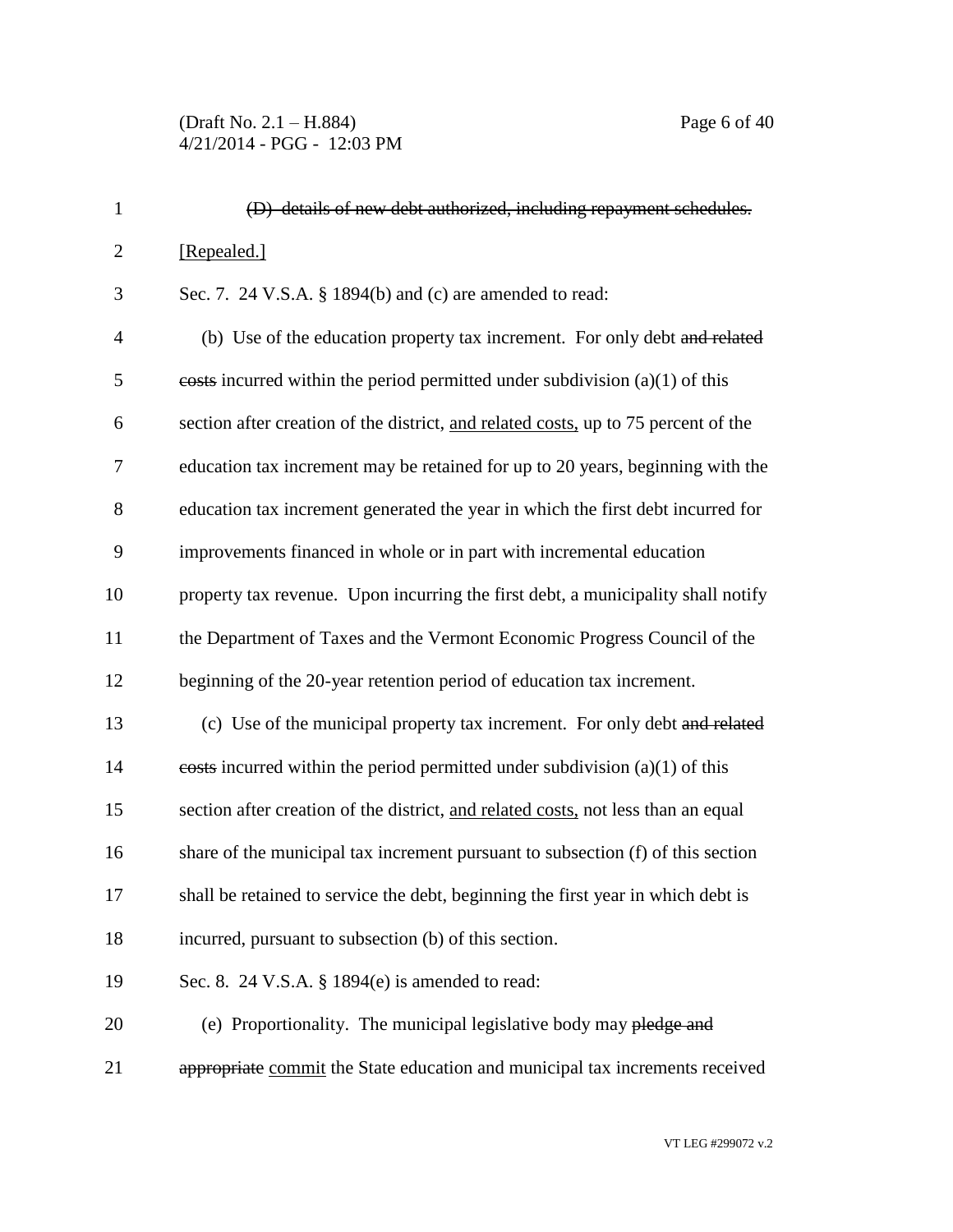(Draft No. 2.1 – H.884) Page 7 of 40 4/21/2014 - PGG - 12:03 PM

| $\mathbf{1}$   | from properties contained within the tax increment financing district for the       |
|----------------|-------------------------------------------------------------------------------------|
| $\mathbf{2}$   | financing of improvements and for related costs only in the same proportion by      |
| 3              | which the improvement or related costs serve the district, as determined by the     |
| $\overline{4}$ | Council when approved in accordance with 32 V.S.A. § 5404a(h), and in the           |
| 5              | case of an improvement that does not reasonably lend itself to a proportionality    |
| 6              | formula, the Council shall apply a rough proportionality and rational nexus         |
| 7              | test.                                                                               |
| 8              | Sec. 9. 24 V.S.A. § 1895 is amended to read:                                        |
| 9              | § 1895. ORIGINAL TAXABLE VALUE                                                      |
| 10             | As of the date the district is created, the lister or assessor for the              |
| 11             | municipality shall certify the original taxable value and shall certify to the      |
| 12             | legislative body in each year thereafter during the life of the district the amount |
| 13             | by which the original taxable value has increased or decreased and the              |
| 14             | proportion which any such increase bears to the total assessed valuation of the     |
| 15             | real property for that year or the proportion which any such decrease bears to      |
| 16             | the original taxable value total valuation as determined in accordance with         |
| 17             | 32 V.S.A. chapter 129 of all taxable real property located within the tax           |
| 18             | increment financing district has increased or decreased relative to the original    |
| 19             | taxable value.                                                                      |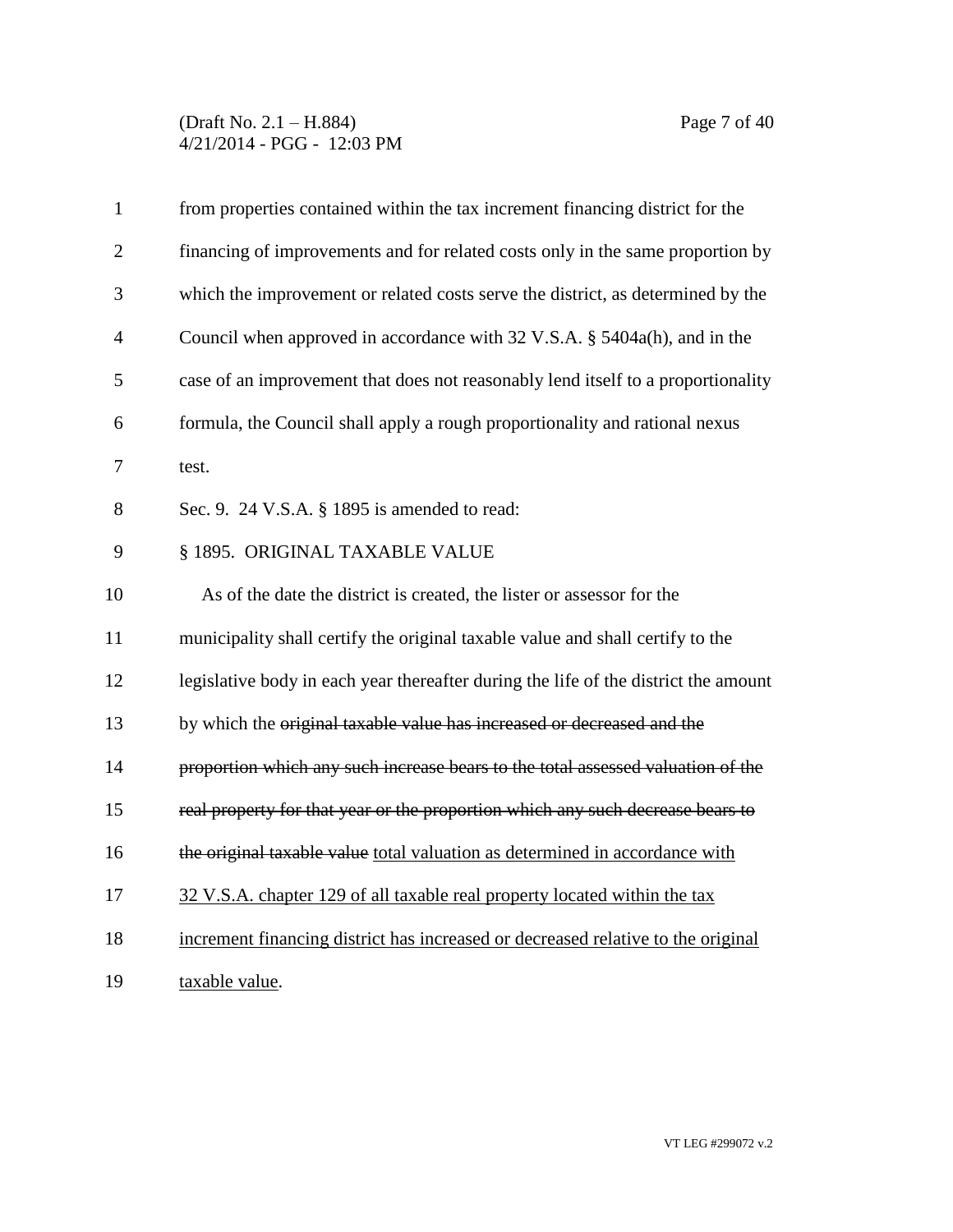(Draft No. 2.1 – H.884) Page 8 of 40 4/21/2014 - PGG - 12:03 PM

Sec. 10. 24 V.S.A. § 1896(a) is amended to read:

 (a) In each year following the creation of the district, the listers or assessor shall include no more than the original taxable value of the real property in the 4 assessed valuation upon which the listers or assessor treasurer computes the 5 rates of all taxes levied by the municipality, the school district, and every other taxing district in which the tax increment financing district is situated; but the listers or assessor treasurer shall extend all rates so determined against the entire assessed valuation of real property for that year. In each year for which the assessed valuation exceeds the original taxable value, the municipality shall hold apart, rather than remit to the taxing districts, that proportion of all taxes paid that year on the real property in the district which the excess valuation bears to the total assessed valuation. The amount held apart each year is the "tax increment" for that year. No more than the percentages established 14 pursuant to section 1894 of this subchapter of the municipal and state State education tax increments received with respect to the district and committed 16 for the payment for financing for improvements and related costs shall be segregated by the municipality in a special tax increment financing account and in its official books and records until all capital indebtedness of the district 19 has been fully paid. The final payment shall be reported to the lister or assessor treasurer, who shall thereafter include the entire assessed valuation of the district in the assessed valuations upon which municipal and other tax rates

VT LEG #299072 v.2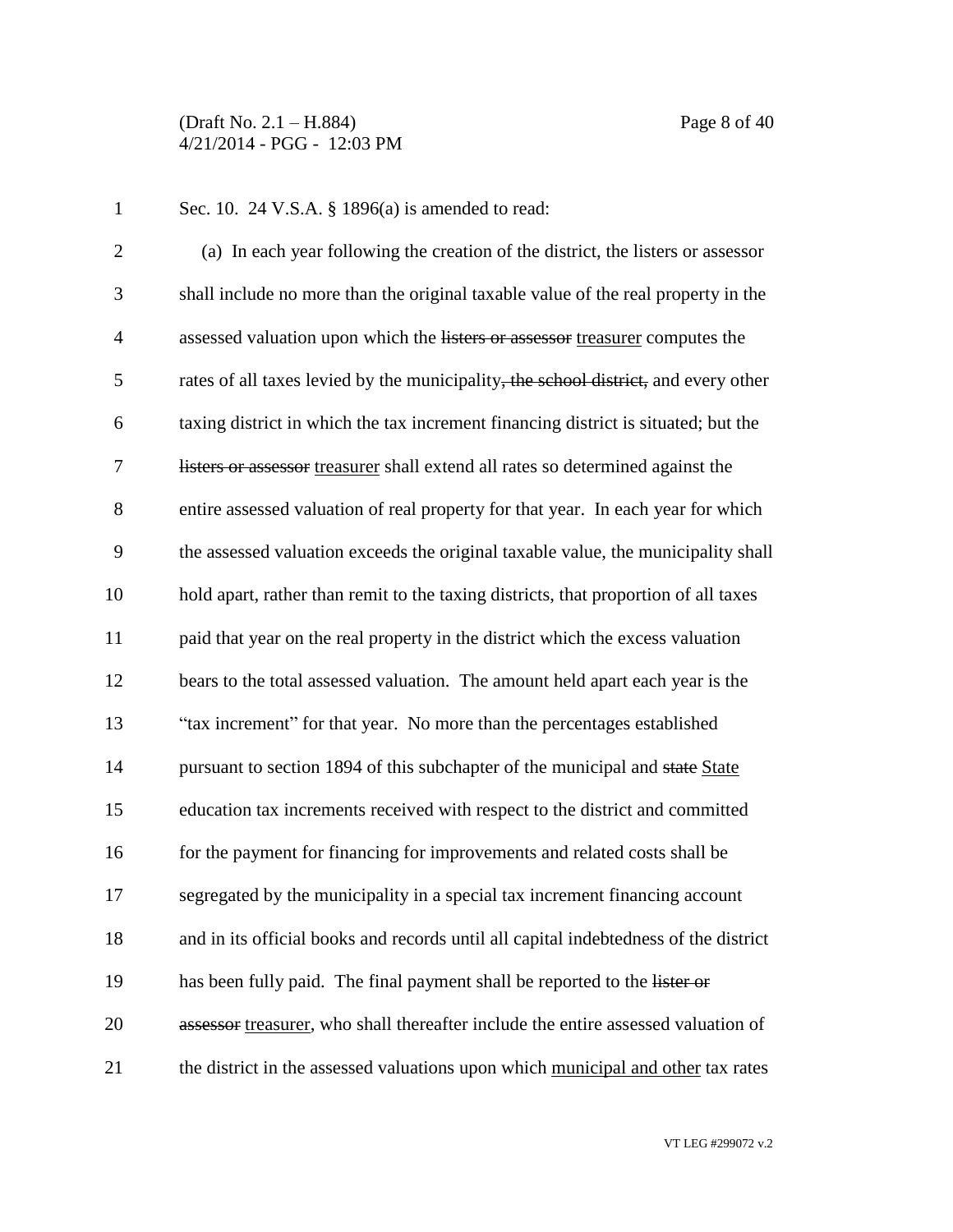(Draft No. 2.1 – H.884) Page 9 of 40 4/21/2014 - PGG - 12:03 PM

| 1              | are computed and extended and taxes are remitted to all taxing districts             |
|----------------|--------------------------------------------------------------------------------------|
| $\overline{2}$ | thereafter no taxes from the district shall be deposited in the district's tax       |
| 3              | increment financing account.                                                         |
| $\overline{4}$ | Sec. 11. 24 V.S.A. § 1901(3) is amended to read:                                     |
| 5              | (3) Annually:                                                                        |
| 6              | (A) include in the municipal audit cycle prescribed in section 1681 of               |
| 7              | this title a report of finances of ensure that the tax increment financing district, |
| 8              | including account required by section 1896 of this subchapter is subject to the      |
| 9              | annual audit prescribed in section 1681 of this title. Procedures must include       |
| 10             | verification of the original taxable value and annual and total municipal and        |
| 11             | education tax increments generated, annual and total expenditures on                 |
| 12             | improvements and related costs, all indebtedness of the district, including the      |
| 13             | initial debt, interest rate, terms, and annual and total principal and interest      |
| 14             | payments, an accounting of revenue sources other than property tax revenue by        |
| 15             | type and dollar amount, and an accounting of the special account required by         |
| 16             | section 1896 of this subchapter, including revenue, expenditures for debt and        |
| 17             | related costs, and current balance;                                                  |
| 18             | (B) on or before January 15 of each year, on a form prescribed by the                |
| 19             | Council, submit an annual report to the Vermont Economic Progress Council            |
| 20             | and the Department of Taxes, including the information required by                   |
| 21             | subdivision (2) of this section if not already submitted during the year, all        |
|                |                                                                                      |

VT LEG #299072 v.2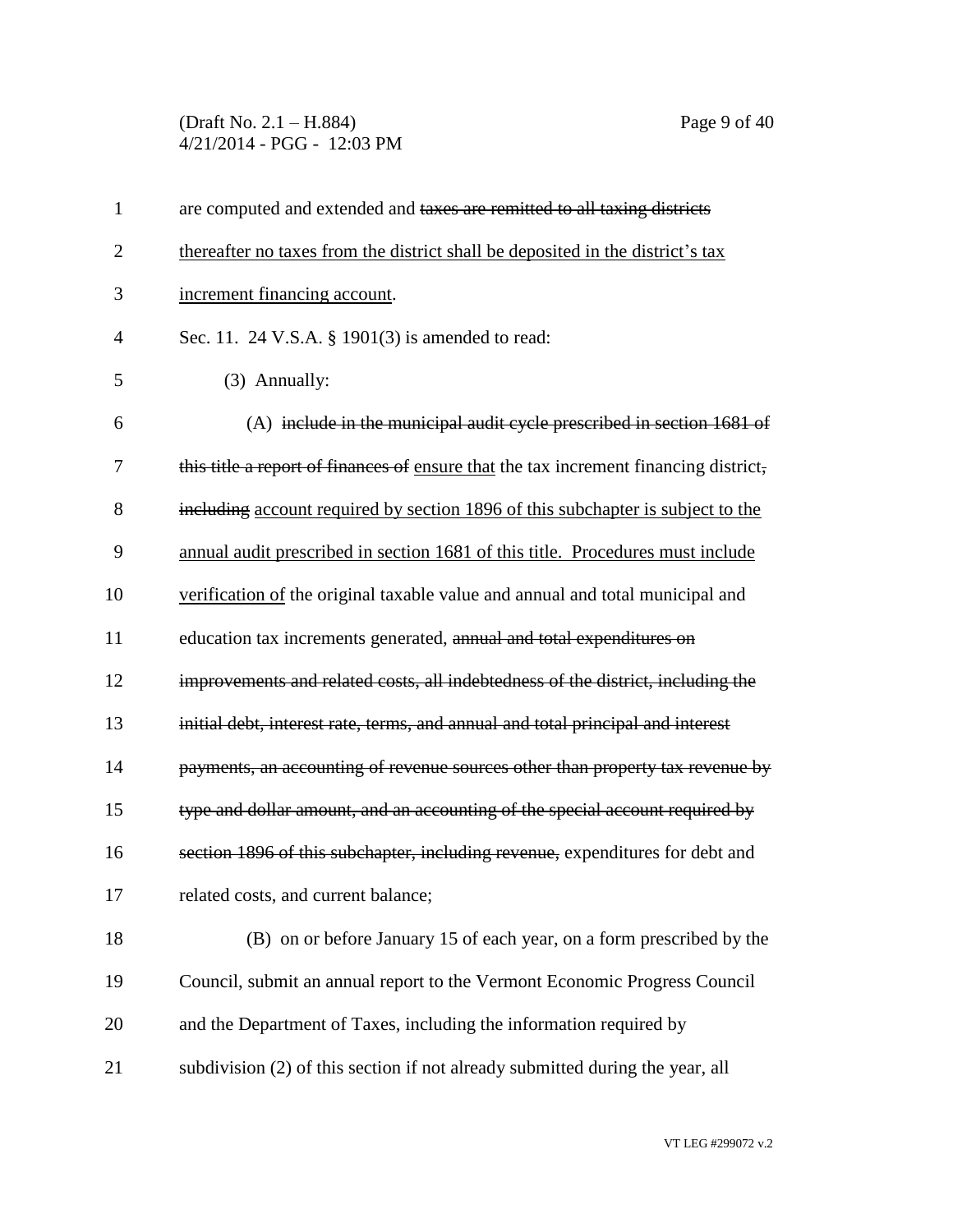## (Draft No. 2.1 – H.884) Page 10 of 40 4/21/2014 - PGG - 12:03 PM

| $\mathbf{1}$   | information required by subdivision $(A)$ of this subdivision $(3)$ , and the |
|----------------|-------------------------------------------------------------------------------|
| $\overline{2}$ | information required by 32 V.S.A. § 5404a(i), including performance           |
| 3              | indicators and any other information required by the Council or the           |
| $\overline{4}$ | Department of Taxes.                                                          |
| 5              | Sec. 12. 32 V.S.A. $\S$ 5404a(j) is amended to read:                          |
| 6              | (j) Tax increment financing district rulemaking, oversight, and               |
| 7              | enforcement.                                                                  |
| 8              | * * *                                                                         |
| 9              | (2) Authority to issue decisions.                                             |
| 10             | (A) The Secretary of Commerce and Community Development, after                |
| 11             | reasonable notice to a municipality and an opportunity for a hearing, is      |
| 12             | authorized to issue decisions to a municipality regarding on questions and    |
| 13             | inquiries about concerning the administration of tax increment financing      |
| 14             | districts, statutes, rules, noncompliance with 24 V.S.A. chapter 53,          |
| 15             | subchapter 5, and any instances of noncompliance identified in audit reports  |
| 16             | conducted pursuant to subsection (l) of this section.                         |
| 17             | (B) The Vermont Economic Progress Council shall prepare                       |
| 18             | recommendations for the Secretary prior to the issuance of a decision. As     |
| 19             | appropriate, the Council may prepare such recommendations in consultation     |
| 20             | with the Commissioner of Taxes, the Attorney General, and the State           |
| 21             | Treasurer. In preparing recommendations, the Council shall provide a          |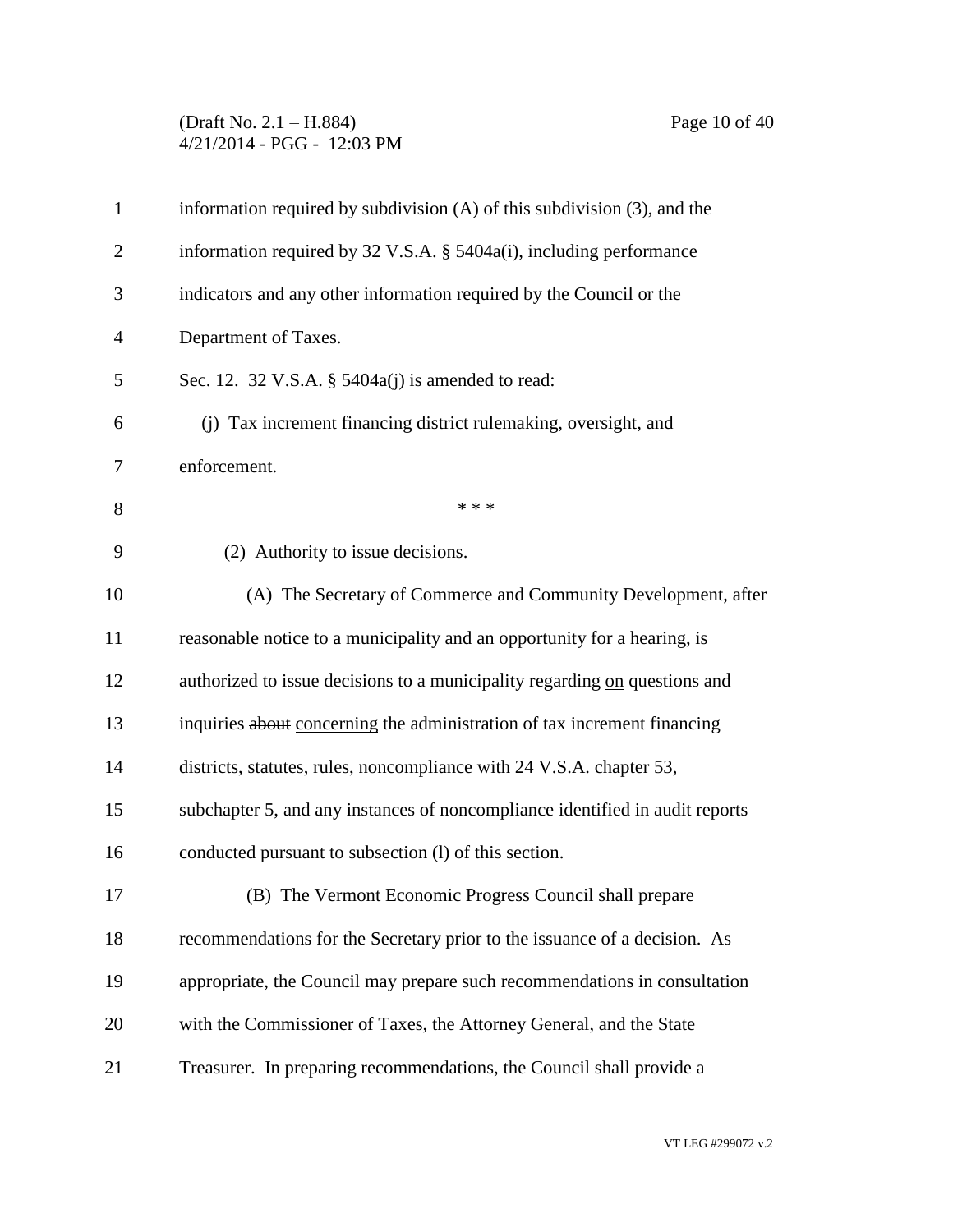#### (Draft No. 2.1 – H.884) Page 11 of 40 4/21/2014 - PGG - 12:03 PM

| $\mathbf{1}$   | municipality with a reasonable opportunity to submit written information in      |
|----------------|----------------------------------------------------------------------------------|
| $\overline{2}$ | support of its position. The Secretary shall review the recommendations of the   |
| 3              | Council and issue a final written decision on each matter within 60 days of the  |
| $\overline{4}$ | recommendation receipt of the recommendations. However, pursuant to              |
| 5              | subdivision (5) of this subsection (j), the Secretary may permit an appeal to be |
| 6              | taken by any party to a Superior Court for determination of questions of law in  |
| 7              | the same manner as the Supreme Court may by rule provide for appeals before      |
| 8              | final judgment from a Superior Court before issuing a final decision.            |
| 9              | * * *                                                                            |
| 10             | Sec. 13. 32 V.S.A. § 5404a(1) is amended to read:                                |
| 11             | (1) The State Auditor of Accounts shall conduct performance audits of all        |
| 12             | tax increment financing districts according to a schedule, which will be arrived |
| 13             | at in consultation with the Vermont Economic Progress Council. The cost of       |
| 14             | conducting each audit shall be considered a "related cost" as defined in         |
| 15             | 24 V.S.A. § 1891(6) and shall be billed back to the municipality. Audits         |
| 16             | conducted pursuant to this subsection shall include a review of a municipality's |
| 17             | adherence to relevant statutes and rules adopted by the Vermont Economic         |
| 18             | Progress Council pursuant to subsection (j) of this section, an assessment of    |
| 19             | record keeping related to revenues and expenditures, and a validation of the     |
| 20             | portion of the tax increment retained by the municipality and used for debt      |
| 21             | repayment and the portion directed to the Education Fund.                        |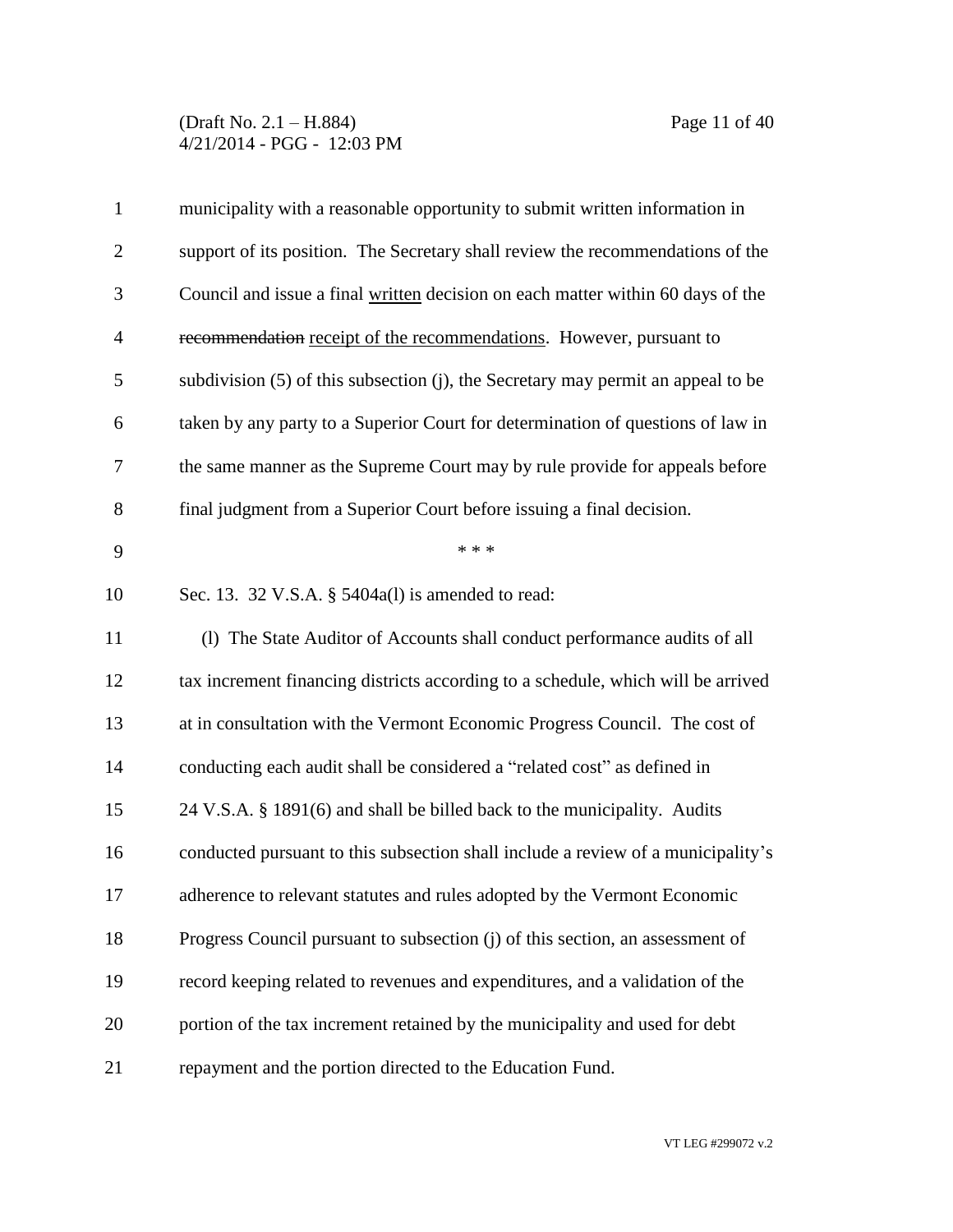| $\mathbf{1}$   | (1) For municipalities with a district created prior to January 1, 2006 and        |
|----------------|------------------------------------------------------------------------------------|
| $\overline{2}$ | a debt repayment schedule that anticipates retention of education increment        |
| 3              | beyond fiscal year 2016, an audit shall be conducted when approximately            |
| $\overline{4}$ | three-quarters of the period for retention of education increment has elapsed,     |
| 5              | and at the end of that same period, an audit shall be conducted for the final      |
| 6              | one-quarter period for retention of education increment, except that for the       |
| $\overline{7}$ | Milton Catamount/Husky district and the Burlington Waterfront district only a      |
| 8              | final audit shall be conducted to cover the period from the effective date of the  |
| 9              | rules pursuant to subdivision $(i)(1)$ of this section to the end of the retention |
| 10             | period.                                                                            |
| 11             | (2) For municipalities with a district created after January 1, 2006 and           |
| 12             | approved by the Vermont Economic Progress Council, an audit shall be               |
| 13             | conducted at the end of the 10-year period in which debt can be incurred and       |
| 14             | again approximately halfway through the 20-year period for retention of            |
| 15             | education increment; provided, however, that an audit shall occur no more than     |
| 16             | one time in a five-year period five years after the first debt is incurred and a   |
| 17             | second audit seven years after completion of the first audit. A final audit will   |
| 18             | be conducted at the end of the period for retention of education increment.        |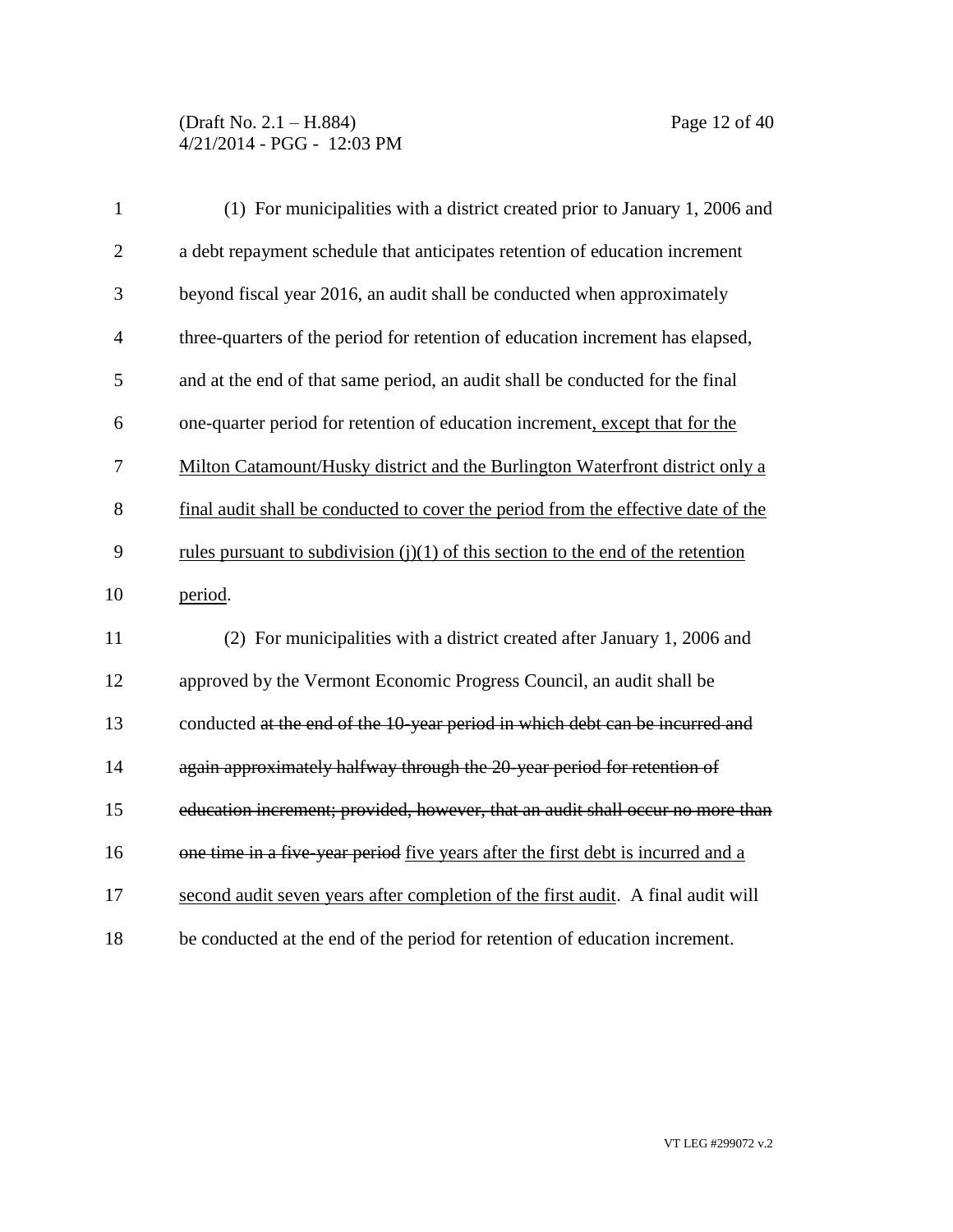(Draft No. 2.1 – H.884) Page 13 of 40 4/21/2014 - PGG - 12:03 PM

| $\mathbf{1}$   | *** Property Taxes ***                                                                 |
|----------------|----------------------------------------------------------------------------------------|
| $\overline{2}$ | Sec. 14. 32 V.S.A. § 3436(b) is amended to read:                                       |
| 3              | (b) The director Director shall determine establish designations recognizing           |
| $\overline{4}$ | levels of achievement and the necessary course work or evaluation of                   |
| 5              | equivalent experience required for to attain each designation as Vermont               |
| 6              | lister/assessor, Vermont property evaluator, and Vermont municipal assessor.           |
| 7              | Designation for any one level shall be for a period of three years.                    |
| 8              | Sec. 15. 32 V.S.A. § 5408(a) is amended to read:                                       |
| 9              | (a) Not later than $30 \overline{35}$ days after the receipt by its clerk mailing of a |
| 10             | notice under section 5406 of this title, a municipality may petition the Director      |
| 11             | of the Division of Property Valuation and Review for a redetermination of the          |
| 12             | municipality's equalized education property value and coefficient of                   |
| 13             | dispersion. Such petition shall be in writing and shall be signed by the chair of      |
| 14             | the legislative body of the municipality or its designee.                              |
| 15             | Sec. 16. 32 V.S.A. $\S$ 5410(g) is amended to read:                                    |
| 16             | (g) If the property identified in a declaration under subsection (b) of this           |
| 17             | section is not the taxpayer's homestead, or if the owner of a homestead fails to       |
| 18             | declare a homestead as required under this section, the Commissioner shall             |
| 19             | notify the municipality, and the municipality shall issue a corrected tax bill that    |
| 20             | may, as determined by the governing body of the municipality, include a                |
| 21             | penalty of up to three percent of the education tax on the property. If                |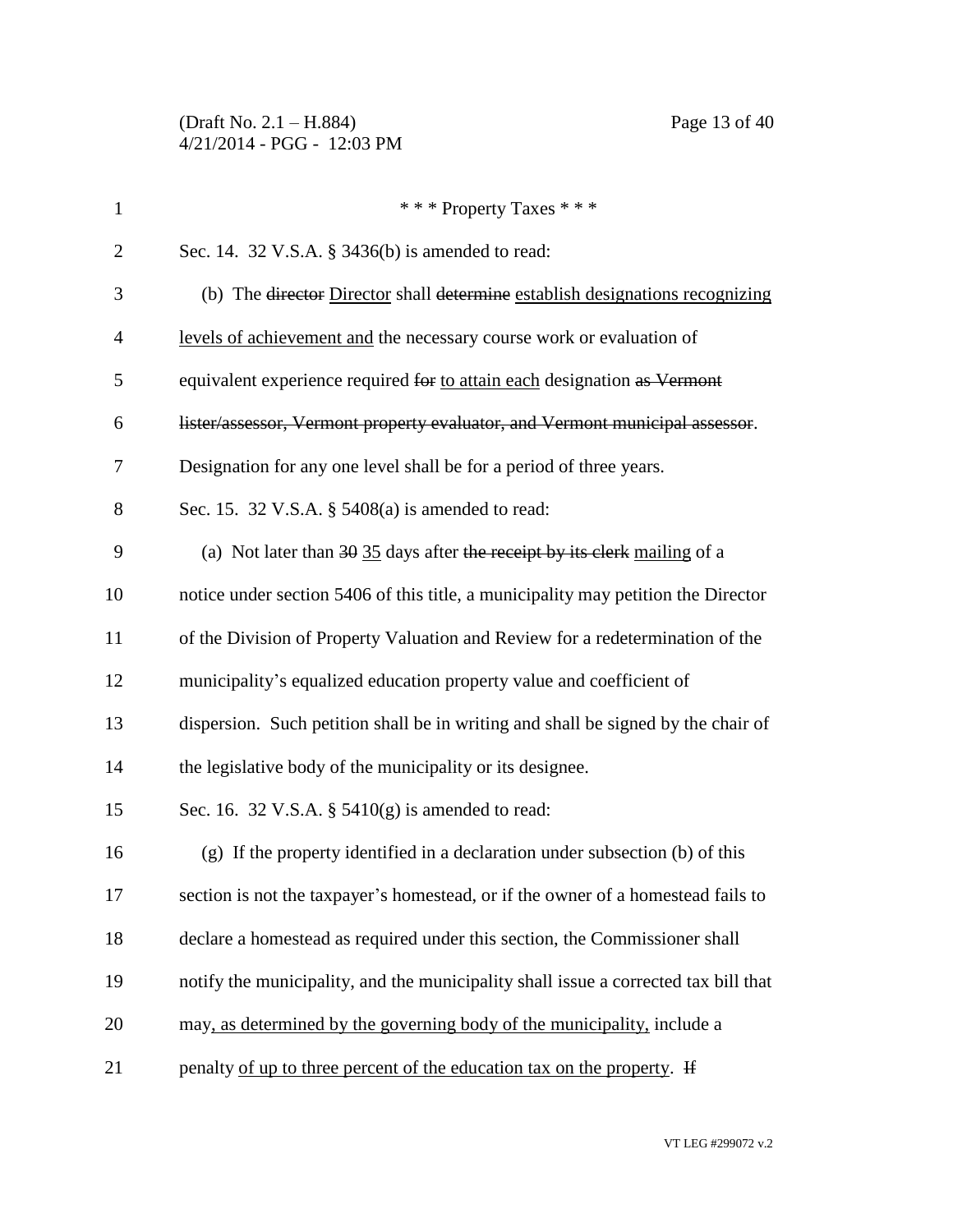(Draft No. 2.1 – H.884) Page 14 of 40 4/21/2014 - PGG - 12:03 PM

| $\mathbf{1}$   | However, if the property incorrectly declared as a homestead is located in a        |
|----------------|-------------------------------------------------------------------------------------|
| $\overline{2}$ | municipality that has a lower homestead tax rate than the nonresidential tax        |
| 3              | rate, the penalty shall be an amount equal to eight percent of the education tax    |
| $\overline{4}$ | on the property, but if the homestead tax rate is higher than the nonresidential    |
| 5              | tax rate, the penalty shall be in an amount equal to three percent of the           |
| 6              | education tax on the property. If an undeclared homestead is located in a           |
| 7              | municipality that has a lower nonresidential tax rate than the homestead tax        |
| 8              | rate, the penalty shall be eight percent of the education tax liability on the      |
| 9              | property, but if the nonresidential tax rate is higher than the homestead tax rate, |
| 10             | then the penalty shall be in an amount equal to three percent of the education      |
| 11             | tax on the property or if an undeclared homestead is located in a municipality      |
| 12             | that has a lower nonresidential tax rate than the homestead tax rate, then the      |
| 13             | governing body of the municipality may include a penalty of up to eight             |
| 14             | percent of the education tax liability on the property. If the Commissioner         |
| 15             | determines that the declaration or failure to declare was with fraudulent intent,   |
| 16             | then the municipality shall assess the taxpayer a penalty in an amount equal        |
| 17             | to 100 percent of the education tax on the property; plus any interest and          |
| 18             | late-payment fee or commission which may be due. Any penalty imposed                |
| 19             | under this section and any additional property tax interest and late-payment fee    |
| 20             | or commission shall be assessed and collected by the municipality in the same       |
| 21             | manner as a property tax under chapter 133 of this title. Notwithstanding           |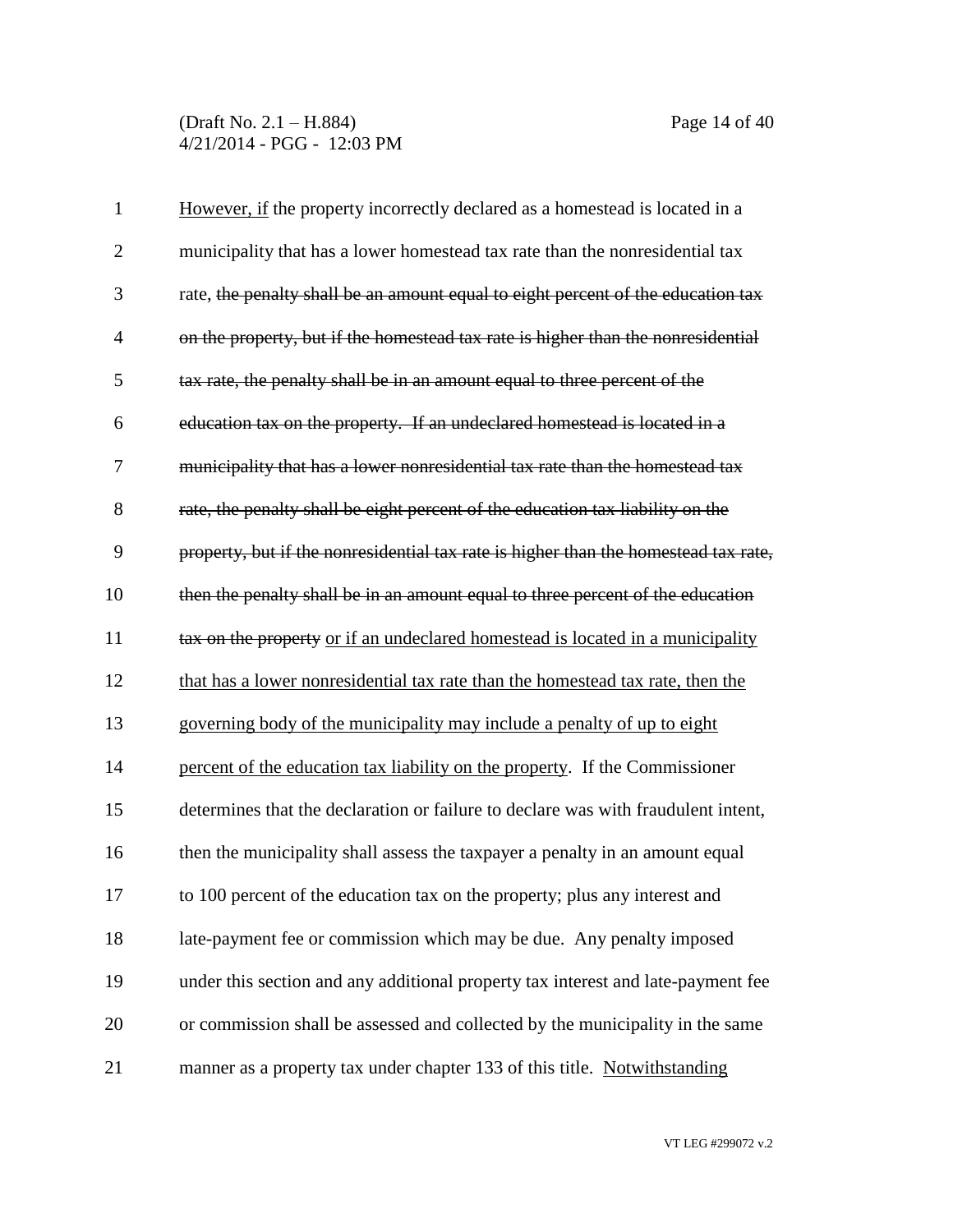(Draft No. 2.1 – H.884) Page 15 of 40 4/21/2014 - PGG - 12:03 PM

| $\mathbf{1}$   | section 4772 of this title, issuance of a corrected bill issued under this section   |
|----------------|--------------------------------------------------------------------------------------|
| $\overline{2}$ | does not extend the time for payment of the original bill, nor relieve the           |
| 3              | taxpayer of any interest or penalties associated with the original bill. If the      |
| $\overline{4}$ | corrected bill is less than the original bill, any overpayment shall be reflected    |
| 5              | on the corrected tax bill and refunded to the taxpayer.                              |
| 6              | Sec. 17. 32 V.S.A. $\S$ 5410(i) is amended to read:                                  |
| 7              | (i) An owner filing a new or corrected declaration, or rescinding an                 |
| $8\,$          | erroneous declaration, after September 4 October 15 shall not be entitled to a       |
| 9              | refund resulting from the correct property classification; and any additional        |
| 10             | property tax and interest which would result from the correct classification         |
| 11             | shall not be assessed as tax and interest, but shall instead constitute an           |
| 12             | additional penalty, to be assessed and collected in the same manner as penalties     |
| 13             | under subsection (g) of this section. Any change in property classification          |
| 14             | under this subsection shall not be entered on the grand list.                        |
| 15             | Sec. 18. 32 V.S.A. $\S$ 6066a(f) is amended to read:                                 |
| 16             | (f) Property tax bills.                                                              |
| 17             | (1) For taxpayers and amounts stated in the notice to towns on July 1,               |
| 18             | municipalities shall create and send to taxpayers a homestead property tax bill,     |
| 19             | instead of the bill required under subdivision $5402(b)(1)$ of this title, providing |
| 20             | the total amount allocated to payment of homestead education property tax            |
| 21             | liabilities and notice of the balance due. Municipalities shall apply the amount     |
|                |                                                                                      |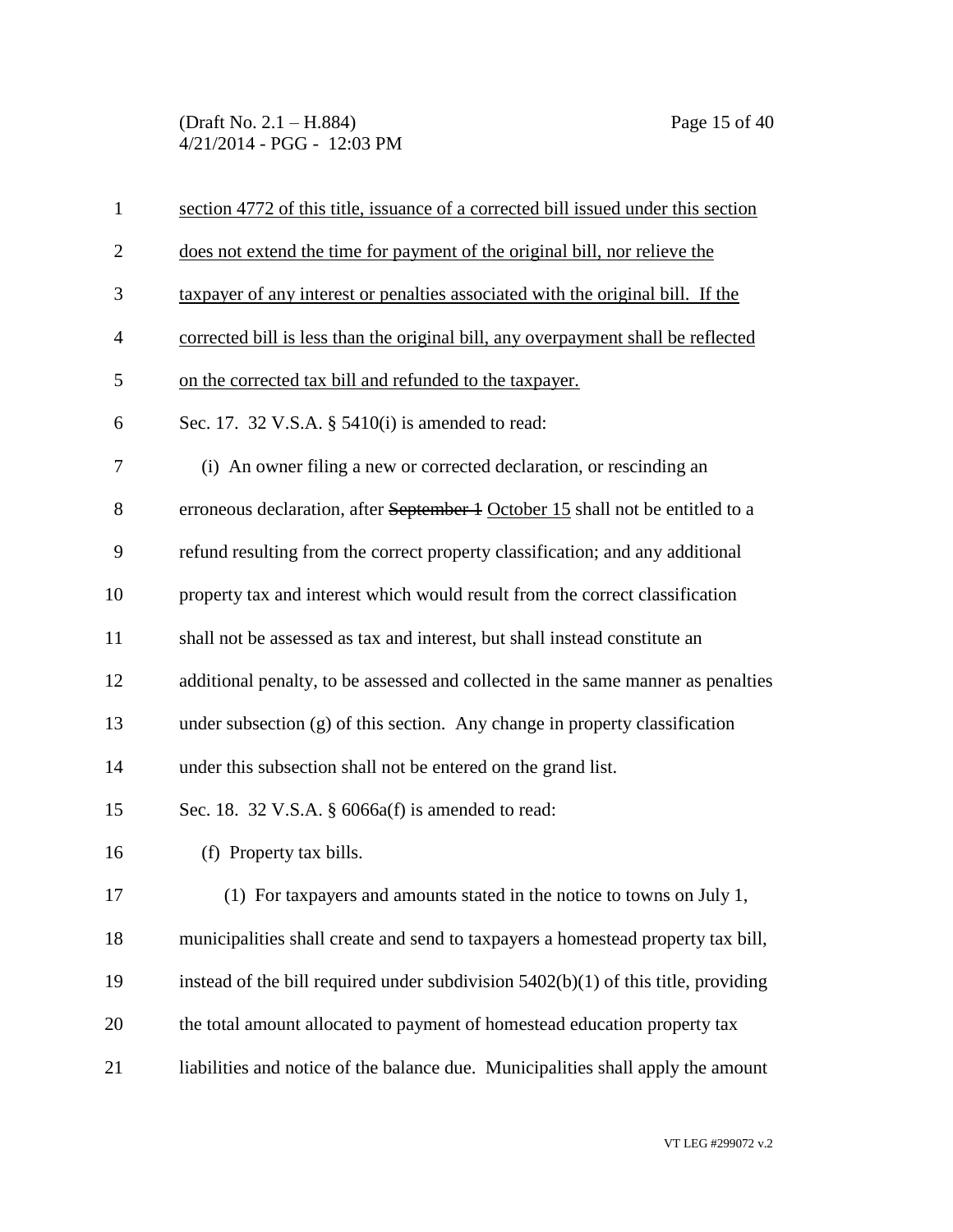(Draft No. 2.1 – H.884) Page 16 of 40 4/21/2014 - PGG - 12:03 PM

| $\mathbf{1}$   | allocated under this chapter to current-year property taxes in equal amounts to     |
|----------------|-------------------------------------------------------------------------------------|
| $\overline{2}$ | each of the taxpayers' property tax installments that include education taxes.      |
| 3              | Notwithstanding section 4772 of this title, if a town issues a corrected bill as a  |
| $\overline{4}$ | result of the November 1 notice sent by the Commissioner under subsection (a)       |
| 5              | of this section, issuance of such corrected new bill does not extend the time for   |
| 6              | payment of the original bill, nor relieve the taxpayer of any interest or penalties |
| 7              | associated with the original bill. If the corrected bill is less than the original  |
| 8              | bill, any overpayment shall be reflected on the corrected tax bill and refunded     |
| 9              | to the taxpayer.                                                                    |
| 10             | (2) For property tax adjustment amounts for which municipalities                    |
| 11             | receive notice on or after November 1, municipalities shall issue a new             |
| 12             | homestead property tax bill with notice to the taxpayer of the total amount         |
| 13             | allocated to payment of homestead property tax liabilities and notice of the        |
| 14             | balance due.                                                                        |
| 15             | (3) The property tax adjustment amount determined for the taxpayer                  |
| 16             | shall be allocated first to current-year property tax on the homestead parcel,      |
| 17             | next to current-year homestead parcel penalties and interest, next to any prior     |
| 18             | year homestead parcel penalties and interest, and last to any prior year property   |
| 19             | tax on the homestead parcel. No adjustment shall be allocated to a property tax     |
| 20             | liability for any year after the year for which the claim or refund allocation was  |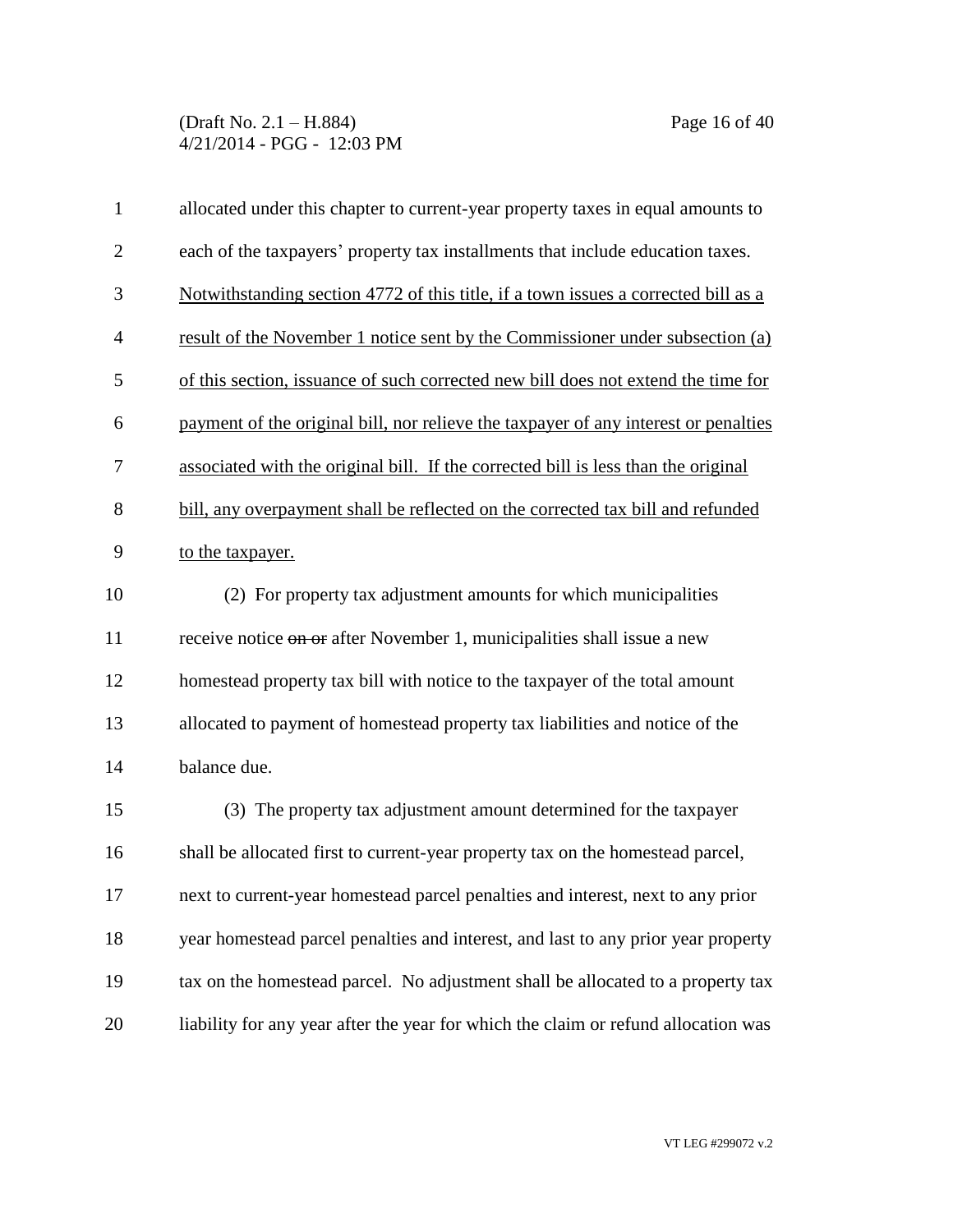(Draft No. 2.1 – H.884) Page 17 of 40 4/21/2014 - PGG - 12:03 PM

| $\mathbf{1}$   | filed. No municipal tax-reduction incentive for early payment of taxes shall      |
|----------------|-----------------------------------------------------------------------------------|
| $\overline{2}$ | apply to any amount allocated to the property tax bill under this chapter.        |
| 3              | (4) If the property tax adjustment amount as described in subsection (e)          |
| $\overline{4}$ | of this section exceeds the property tax, penalties, and interest, due for the    |
| 5              | current and all prior years, the municipality shall refund the excess to the      |
| 6              | taxpayer, without interest, within 20 days of the first date upon which taxes     |
| 7              | become due and payable or 20 days after notification of the adjustment amount     |
| 8              | by the Commissioner of Taxes, whichever is later.                                 |
| 9              | *** Meals and Rooms Tax ***                                                       |
| 10             | Sec. 19. 32 V.S.A. § 9202(10)(D)(ii)(X) is amended to read:                       |
| 11             | (X) purchased with food stamps under the U.S.D.A. Supplemental                    |
| 12             | <b>Nutrition Assistance Program (SNAP);</b>                                       |
| 13             | *** Property Transfer Tax ***                                                     |
| 14             | Sec. 20. 32 V.S.A. § 9608(a) is amended to read:                                  |
| 15             | (a) Except as to transfers which are exempt pursuant to subdivision               |
| 16             | 9603(17) of this title, no town clerk shall record, or receive for recording, any |
| 17             | deed to which is not attached a properly executed transfer tax return, complete   |
| 18             | and regular on its face, and a certificate in the form prescribed by the Natural  |
| 19             | Resources Board and the Commissioner of Taxes signed under oath by the            |
| 20             | seller or the seller's legal representative, that the conveyance of the real      |
| 21             | property and any development thereon by the seller is in compliance with or       |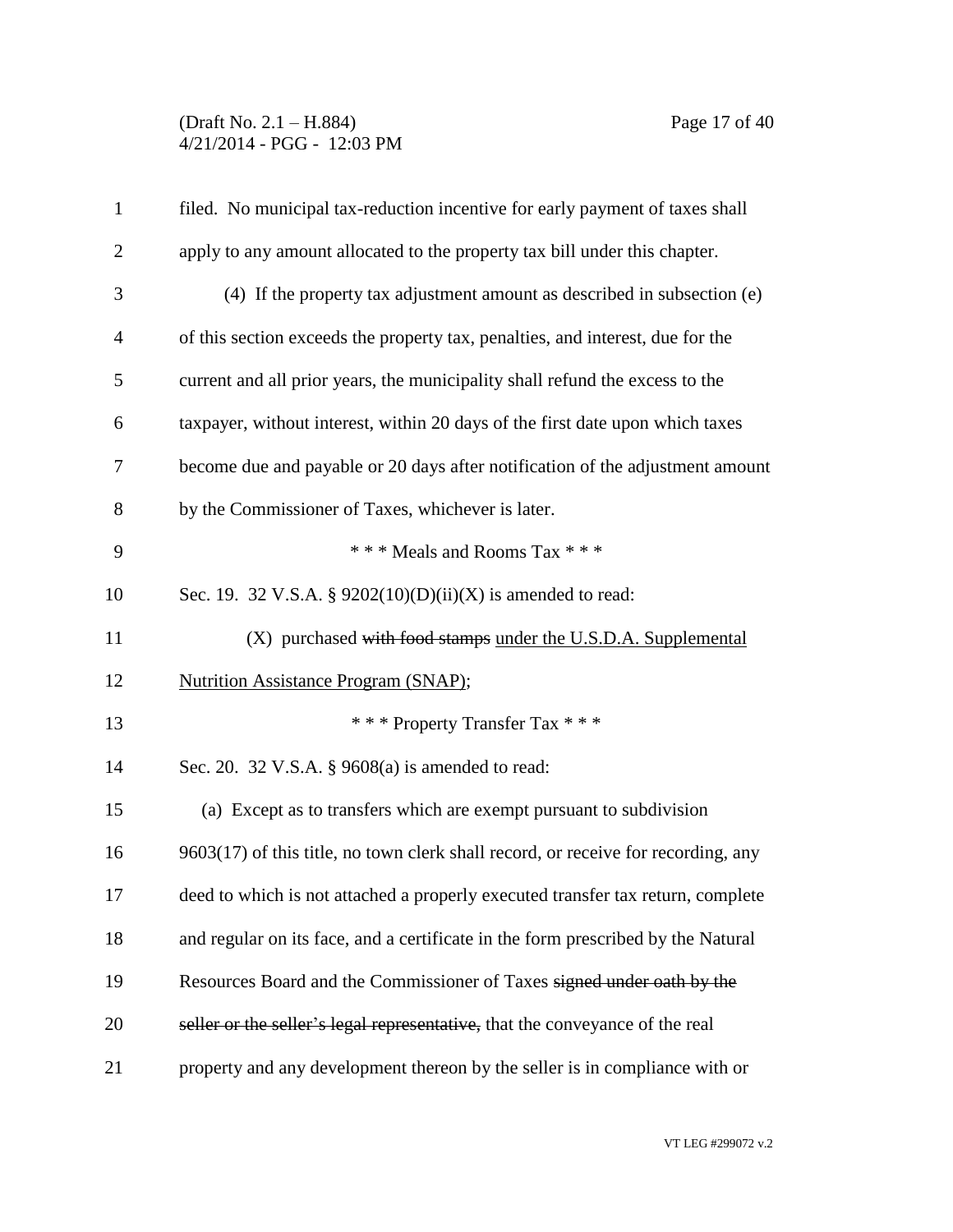(Draft No. 2.1 – H.884) Page 18 of 40 4/21/2014 - PGG - 12:03 PM

| $\mathbf{1}$   | exempt from the provisions of 10 V.S.A. chapter 151. The certificate shall          |
|----------------|-------------------------------------------------------------------------------------|
| $\overline{2}$ | indicate whether or not the conveyance creates the partition or division of land.   |
| 3              | If the conveyance creates a partition or division of land, there shall be           |
| $\overline{4}$ | appended the current "Act 250 Disclosure Statement," required by 10 V.S.A.          |
| 5              | § 6007. A town clerk who violates this section shall be fined \$50.00 for the       |
| 6              | first such offense and \$100.00 for each subsequent offense. A person who           |
| $\overline{7}$ | purposely or knowingly falsifies any statement contained in the certificate         |
| 8              | required is punishable by fine of not more than \$500.00 or imprisonment for        |
| 9              | not more than one year, or both.                                                    |
| 10             | * * * Policy and Revenue Provisions * * *                                           |
| 11             | *** Tax on Distilled Spirits ***                                                    |
| 12             | Sec. 21. 7 V.S.A. § 422(b) is added to read:                                        |
| 13             | (b) The retail sales of spirituous liquor made by a manufacturer or rectifier       |
| 14             | at a fourth class or farmers' market license location shall be included in the      |
| 15             | gross revenue of a seller under this section, but only to the extent that the sales |
| 16             | are of the manufacturer or rectifier's own products, and not products purchased     |
| 17             | from other manufacturers and rectifiers.                                            |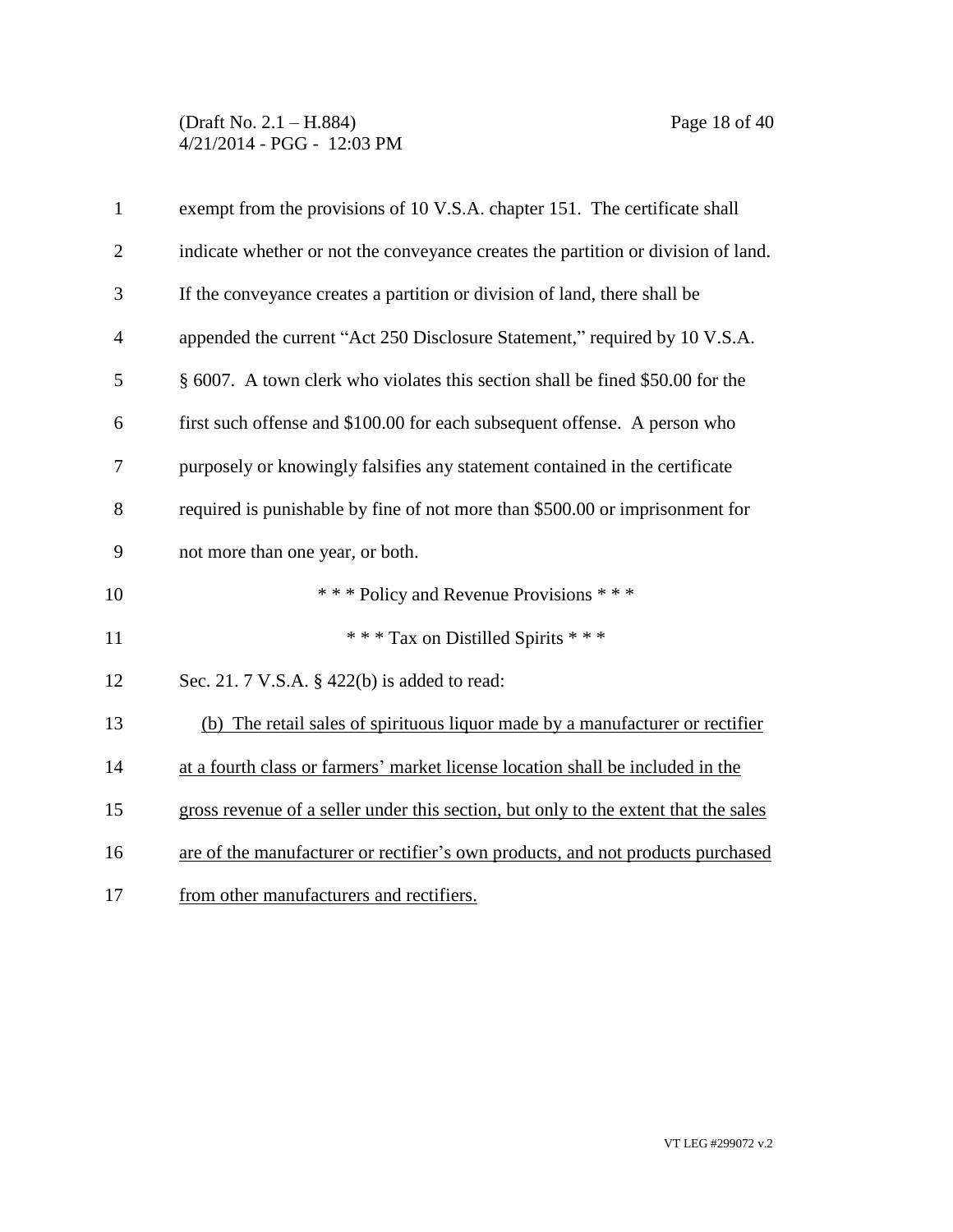(Draft No. 2.1 – H.884) Page 19 of 40 4/21/2014 - PGG - 12:03 PM

| $\mathbf{1}$   | *** Property Tax ***                                                               |
|----------------|------------------------------------------------------------------------------------|
| $\overline{2}$ | Sec. 22. 32 V.S.A. § 3481 is amended to read:                                      |
| 3              | § 3481. DEFINITIONS                                                                |
| 4              | The following definitions shall apply in this Part and chapter 101 of this         |
| 5              | title, pertaining to the listing of property for taxation:                         |
| 6              | $(1)(A)$ "Appraisal value" shall mean, with respect to property enrolled in        |
| 7              | a use value appraisal program, the use value appraisal as defined in subdivision   |
| 8              | $3752(12)$ of this title, multiplied by the common level of appraisal, and with    |
| 9              | respect to all other property, except for owner-occupied housing identified in     |
| 10             | subdivision $(C)$ of this subdivision $(1)$ , the estimated fair market value. The |
| 11             | estimated fair market value of a property is the price which that the property     |
| 12             | will bring in the market when offered for sale and purchased by another, taking    |
| 13             | into consideration all the elements of the availability of the property, its use   |
| 14             | both potential and prospective, any functional deficiencies, and all other         |
| 15             | elements such as age and condition which combine to give property a market         |
| 16             | value. Those elements shall include a consideration of a decrease in value in      |
| 17             | nonrental residential property due to a housing subsidy covenant as defined in     |
| 18             | 27 V.S.A. § 610, or the effect of any state State or local law or regulation       |
| 19             | affecting the use of land, including 10 V.S.A. chapter 151 or any land             |
| 20             | capability plan established in furtherance or implementation thereof, rules        |
| 21             | adopted by the State Board of Health and any local or regional zoning              |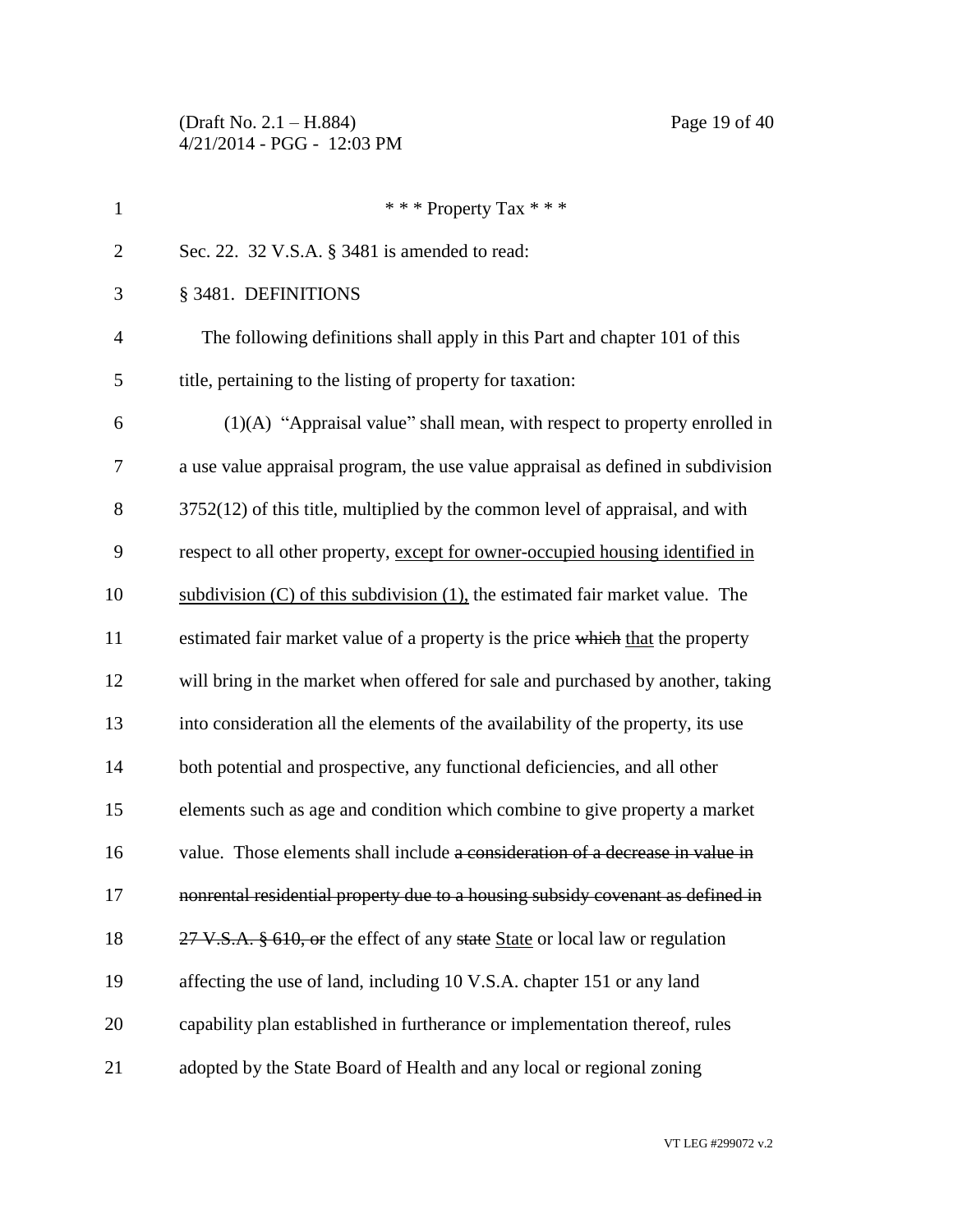# (Draft No. 2.1 – H.884) Page 20 of 40 4/21/2014 - PGG - 12:03 PM

| $\mathbf{1}$   | ordinances or development plans. In determining estimated fair market value,      |
|----------------|-----------------------------------------------------------------------------------|
| $\overline{2}$ | the sale price of the property in question is one element to consider, but is not |
| 3              | solely determinative.                                                             |
| $\overline{4}$ | * * *                                                                             |
| 5              | For owner-occupied housing that is subject to a housing subsidy<br>(C)            |
| 6              | covenant, as defined in 27 V.S.A. § 610, imposed by a governmental,               |
| 7              | quasi-governmental, or public purpose entity, that limits the price for which the |
| 8              | property may be sold, the housing subsidy covenant shall be deemed to cause a     |
| 9              | material decrease in the value of the owner-occupied housing, and the             |
| 10             | appraisal value means not more than 70 percent of what the fair market value      |
| 11             | of the property would be if it were not subject to the housing subsidy covenant.  |
| 12             | Every five years, starting in 2019, the Commissioner of Taxes shall report to     |
| 13             | the General Assembly on whether the percentage of appraised valued used in        |
| 14             | this subdivision should be altered, and the reasons for his or her determination. |
| 15             | (2) "Listed value" shall be an amount equal to 100 percent of the                 |
| 16             | appraisal value. The ratio shall be the same for both real and personal           |
| 17             | property.                                                                         |
| 18             | Sec. 23. 32 V.S.A. § 3839 is added to read:                                       |
| 19             | § 3839. MUNICIPALLY OWNED LAKESHORE PROPERTY                                      |
| 20             | (a) Notwithstanding section 3659 of this title, a town may vote to exempt         |
| 21             | from its municipal taxes, in whole or in part, any parcel of land, but not        |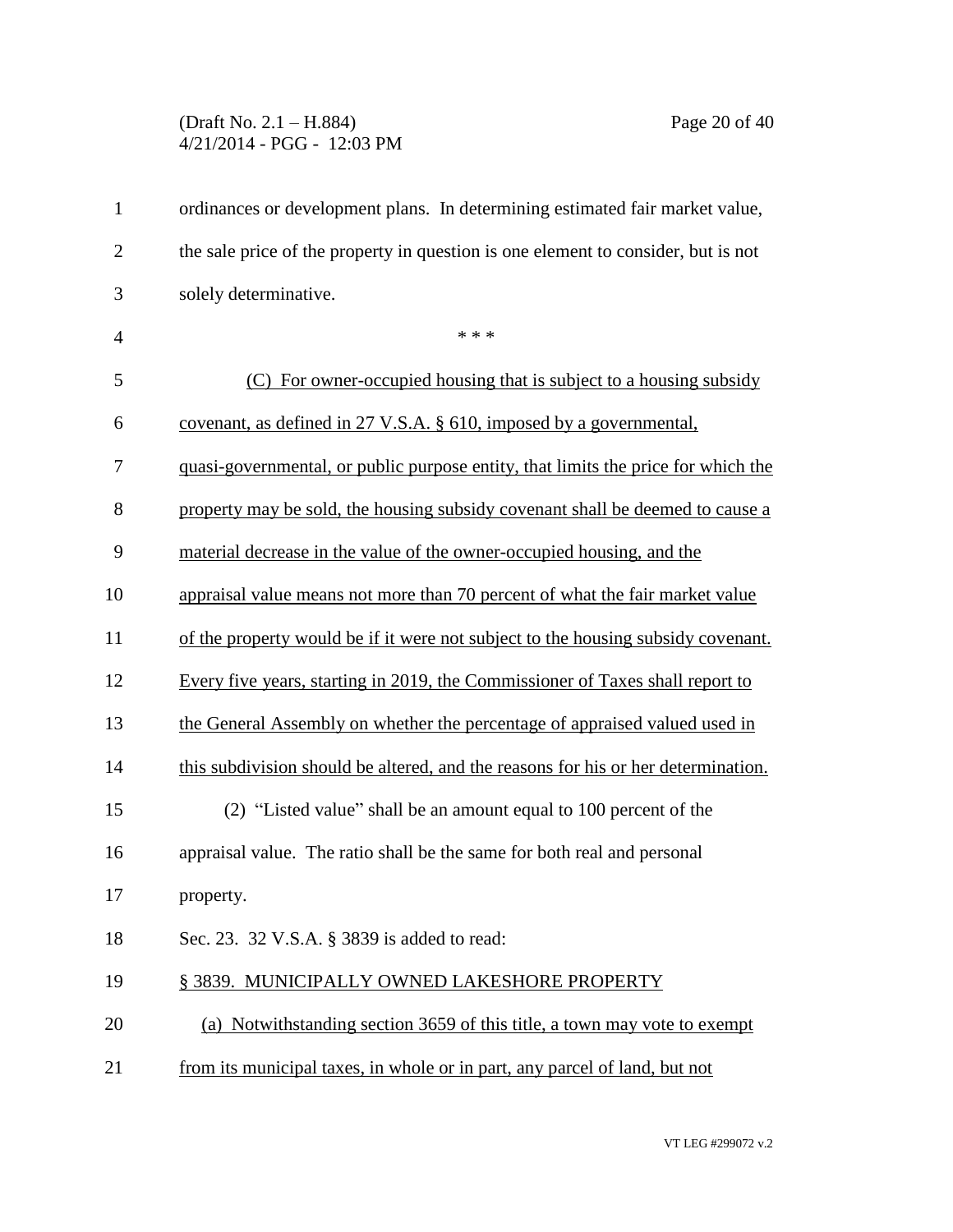(Draft No. 2.1 – H.884) Page 21 of 40 4/21/2014 - PGG - 12:03 PM

| $\mathbf{1}$   | buildings, that provides public access to public waters, as defined in 10 V.S.A. |
|----------------|----------------------------------------------------------------------------------|
| $\overline{2}$ | $§ 1422(6)$ , and that is also:                                                  |
| 3              | (1) owned by the Town of Hardwick, and located in Greensboro,                    |
| $\overline{4}$ | Vermont; or                                                                      |
| 5              | (2) owned by the Town of Thetford, and located in Fairlee and West               |
| 6              | Fairlee, Vermont.                                                                |
| 7              | (b) An exemption voted by a town under subsection (a) of this section shall      |
| 8              | be for up to ten years. Upon the expiration of the exemption, a town may vote    |
| 9              | additional periods of exemption not exceeding five years each.                   |
| 10             | Sec. 24. 32 V.S.A. § 5401(10)(K) is added to read:                               |
| 11             | (K) Any parcel of land, but not buildings, that provides public access to        |
| 12             | public waters, as defined in 10 V.S.A. § 1422(6), and that is also:              |
| 13             | (i) owned by the Town of Hardwick, and located in Greensboro,                    |
| 14             | Vermont; or                                                                      |
| 15             | (ii) owned by the Town of Thetford, and located in Fairlee and West              |
| 16             | Fairlee, Vermont.                                                                |
| 17             | Sec. 25. 32 V.S.A. § 3832(7) is amended to read:                                 |
| 18             | (7) Real and personal property of an organization when the property is           |
| 19             | used primarily for health or recreational purposes, unless the town or           |
| 20             | municipality in which the property is located so votes at any regular or special |
| 21             | meeting duly warned therefor, and except for the following types of property;    |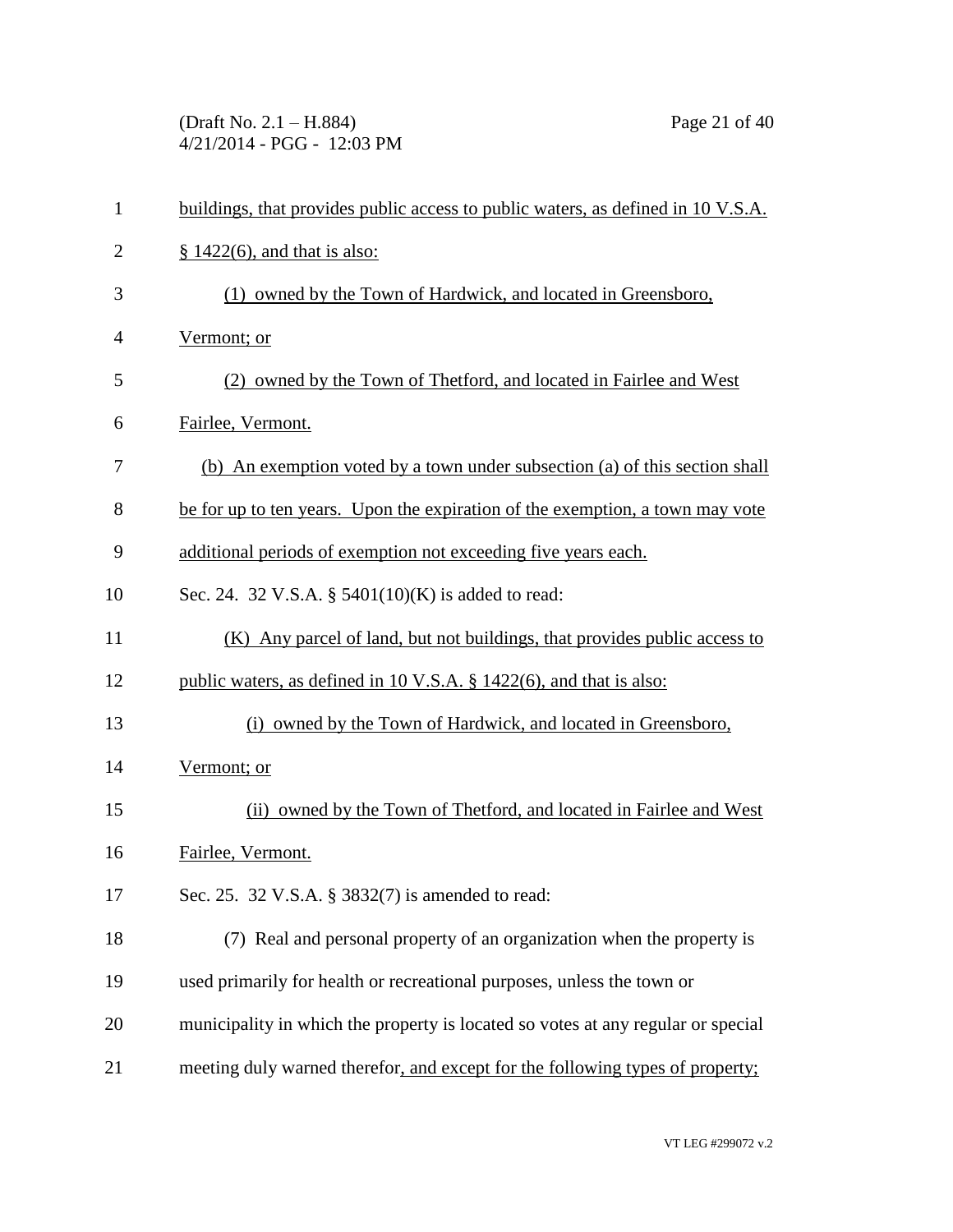#### (Draft No. 2.1 – H.884) Page 22 of 40 4/21/2014 - PGG - 12:03 PM

| $\mathbf{1}$   | (A) Buildings and land owned and occupied by a health, recreation, and                 |
|----------------|----------------------------------------------------------------------------------------|
| $\overline{2}$ | fitness organization which is:                                                         |
| 3              | (i) exempt from taxation under 26 U.S.C. $\S$ 501(c)(3),                               |
| 4              | (ii) used its income entirely for its exempt purpose, and                              |
| 5              | (iii) promotes exercise and healthy lifestyles for the community and                   |
| 6              | serve citizens of all income levels;                                                   |
| 7              | (B) real and personal property operated as a skating rink, owned and                   |
| 8              | operated on a nonprofit basis, but not necessarily by the same entity, and which, in   |
| 9              | the most recent calendar year, provided facilities to local public schools for a sport |
| 10             | officially recognized by the Vermont Principals' Association.                          |
| 11             | *** Solar Capacity Tax ***                                                             |
| 12             | Sec. 26. 32 V.S.A. § 3802(17) is amended to read:                                      |
| 13             | (17) Real and personal property, except land, composing a renewable                    |
| 14             | energy plant generating electricity from solar power, to the extent the plant is       |
| 15             | exempt from taxation under chapter 215 of this title which has a plant capacity        |
| 16             | of less than 50 kW and is either:                                                      |
| 17             | (A) operated on a net-metered system; or                                               |
| 18             | (B) not connected to the electric grid and provides power only on the                  |
| 19             | property on which the plant is located.                                                |
| 20             | Sec. 27. 32 V.S.A. § 3481(1)(D) is added to read:                                      |
| 21             | $(D)(i)$ For real and personal property comprising a renewable energy                  |
| 22             | plant generating electricity from solar power, except land and property that is        |
|                |                                                                                        |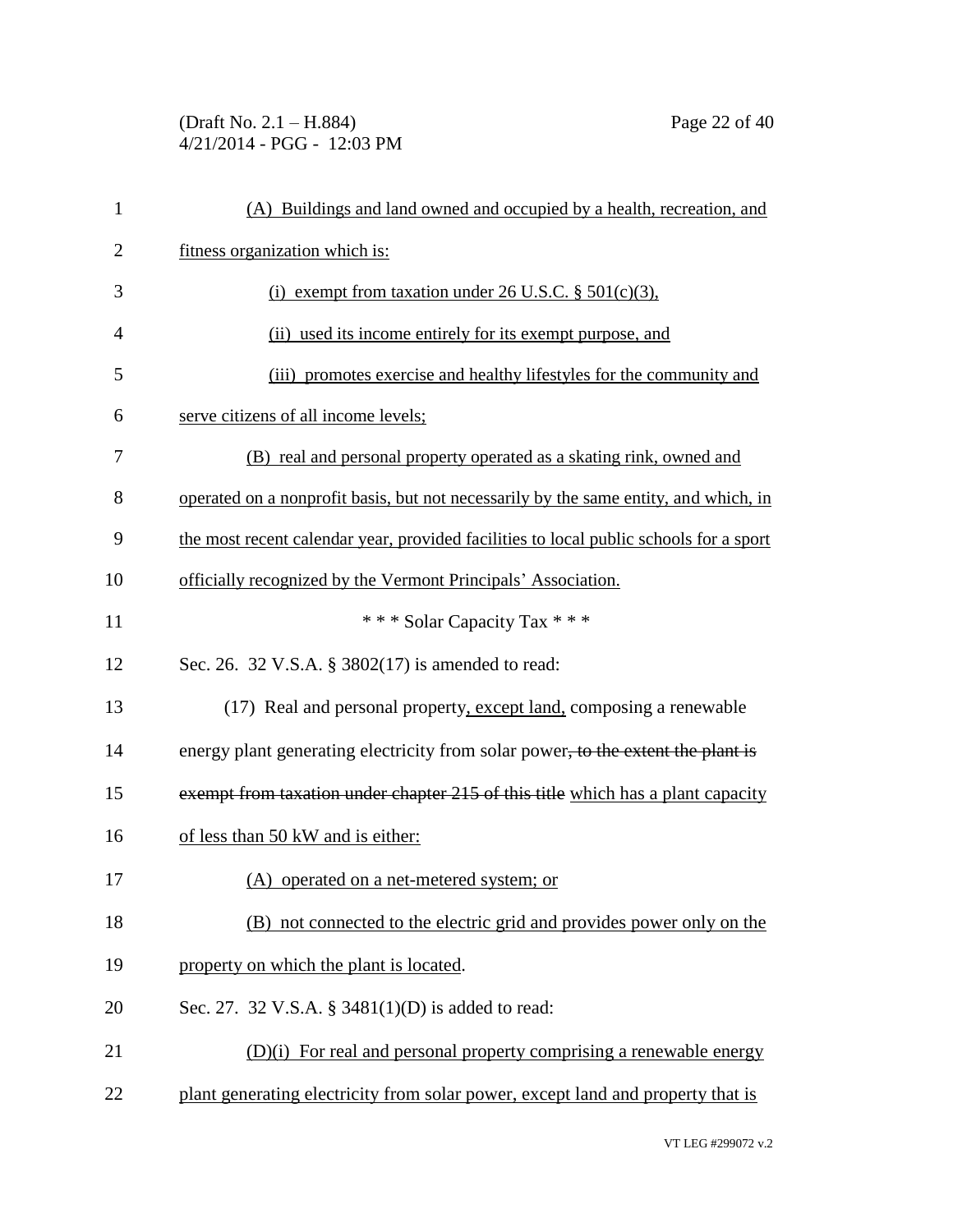(Draft No. 2.1 – H.884) Page 23 of 40 4/21/2014 - PGG - 12:03 PM

| $\mathbf{1}$   | exempt under subdivision $3802(17)$ of this title, the appraisal value shall be     |
|----------------|-------------------------------------------------------------------------------------|
| $\overline{2}$ | determined by an income capitalization or discounted cash flow approach that        |
| 3              | includes the following:                                                             |
| $\overline{4}$ | (I) an appraisal model identified and published by the Director                     |
| 5              | employing appraisal industry standards and inputs;                                  |
| 6              | (II) a discount rate determined and published annually by the                       |
| 7              | Director;                                                                           |
| 8              | the appraisal value shall be 70 percent of the value<br>(III)                       |
| 9              | calculated using the model published by the Director based on an expected           |
| 10             | 25-year project life and shall be set in the grand list next lodged after the plant |
| 11             | is commissioned and each subsequent grand list for the lesser of the remaining      |
| 12             | life of the project or 25 years;                                                    |
| 13             | (IV) for the purposes of calculating appraisal value for net                        |
| 14             | metered systems receiving a credit specified in 30 V.S.A. § 219a (h)(1)(k), the     |
| 15             | model used to calculate value will not incorporate a factor for electricity rate    |
| 16             | escalation; and                                                                     |
| 17             | (V) for plants operating as a net-metered system as described in                    |
| 18             | 30 V.S.A. § 219a with a capacity of 50 kW or greater, the plant capacity used       |
| 19             | to determine value in the model shall be reduced by 50 kW and the appraisal         |
| 20             | value shall be calculated only on additional capacity in excess of 50 kW.           |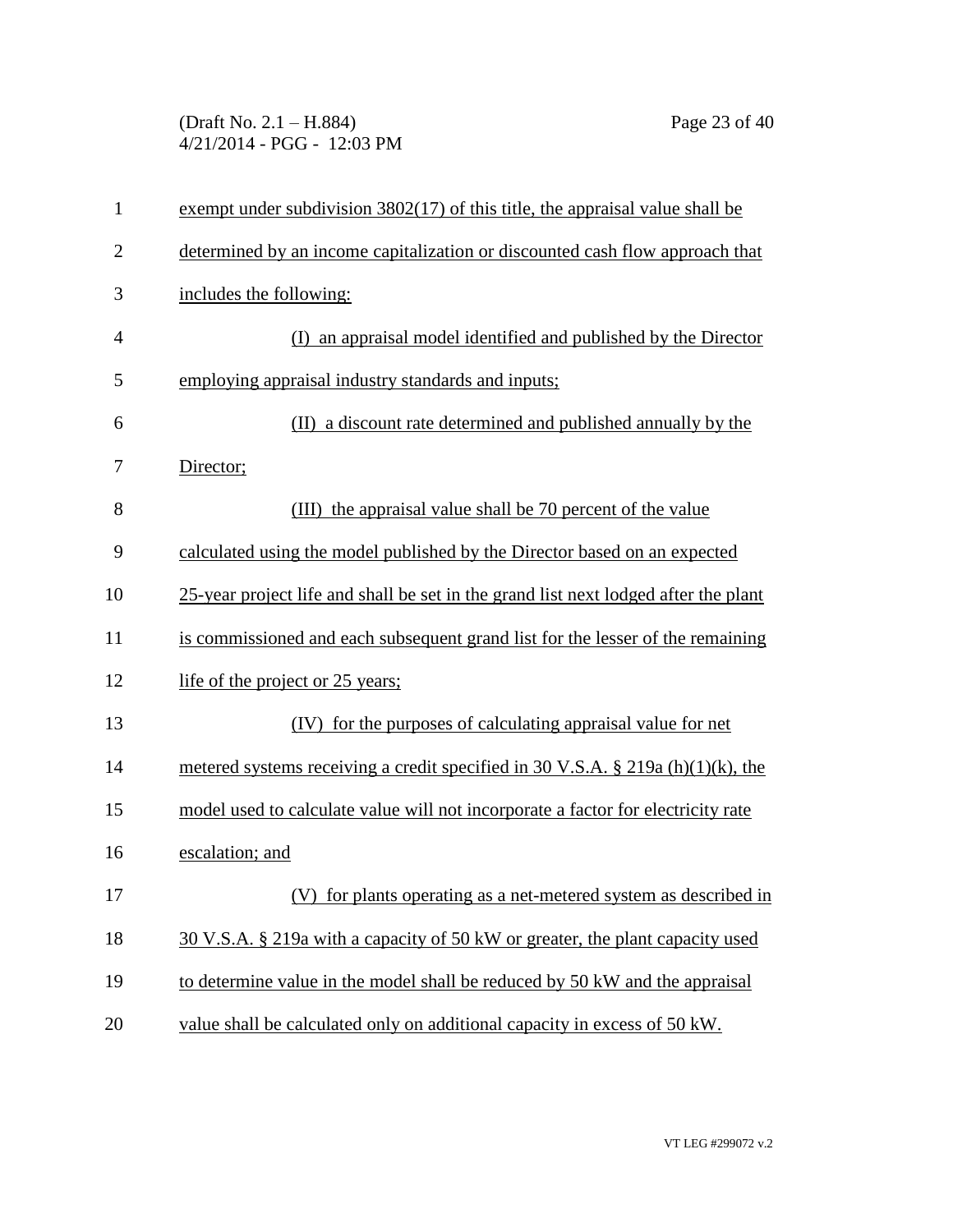(Draft No. 2.1 – H.884) Page 24 of 40 4/21/2014 - PGG - 12:03 PM

| $\mathbf{1}$   | (ii) The owner of a project shall respond to a request for                          |
|----------------|-------------------------------------------------------------------------------------|
| $\overline{2}$ | information from the municipal assessing officials by returning the information     |
| 3              | sheet describing the project in the form specified by the Director not later than   |
| $\overline{4}$ | 45 days after the request for information is sent to the owner. If the owner        |
| 5              | does not provide a complete and timely response, the municipality shall             |
| 6              | determine the appraisal value using the published model and the best estimates      |
| 7              | of the inputs to the model available to the municipality at the time, and the       |
| 8              | provisions of section 4006 of this title shall apply to the information form in     |
| 9              | the same manner as if the information form were an inventory as described in        |
| 10             | that section. Nothing in this subdivision (1) shall affect the availability of the  |
| 11             | exemption set forth in the provisions of section 3845 of this title or availability |
| 12             | of a contract under the provisions of 24 V.S.A. § 2741.                             |
| 13             | Sec. 28. 32 V.S.A. § 3845 is amended to read:                                       |
| 14             | § 3845. ALTERNATE RENEWABLE ENERGY SOURCES                                          |
| 15             | (a) At an annual or special meeting warned for that purpose, a town may,            |
| 16             | by a majority vote of those present and voting, exempt alternate renewable          |
| 17             | energy sources, as defined herein, from real and personal property taxation.        |
| 18             | Such exemption shall first be applicable against the grand list of the year in      |
| 19             | which the vote is taken and shall continue until voted otherwise, in the same       |
| 20             | manner, by the town.                                                                |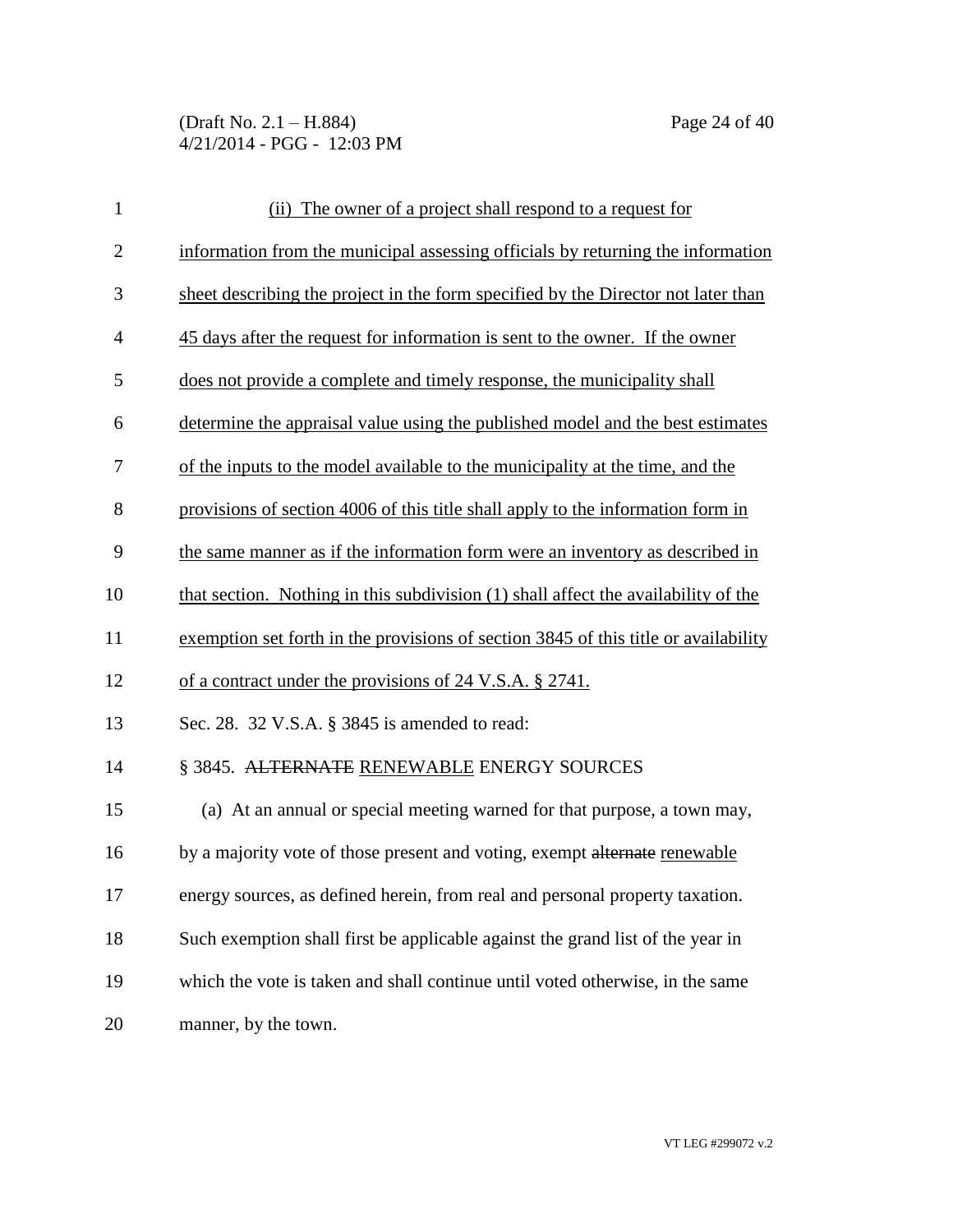| $\mathbf{1}$   | (b) For the purposes of As used in this section, alternate renewable energy       |
|----------------|-----------------------------------------------------------------------------------|
| $\overline{2}$ | sources includes any plant, structure or facility used for the generation of      |
| 3              | electricity or production of shall have the same meaning as in 30 V.S.A.          |
| $\overline{4}$ | $\frac{8}{9}$ 8002(17) for energy used on the premises for private, domestic, or  |
| 5              | agricultural purposes, no part of which may be for sale or exchange to the        |
| 6              | public. The term shall include, but not be limited to grist mills, windmills,     |
| 7              | facilities for the collection of solar energy or the conversion of organic matter |
| 8              | to methane, net metering net-metering systems regulated by the Public Service     |
| 9              | Board under 30 V.S.A. § 219a, and all component parts thereof including, but      |
| 10             | excluding land upon which the facility is located, not to exceed one-half acre.   |
| 11             | Sec. 29. 32 V.S.A. § 8701(c) is amended to read:                                  |
| 12             | (c) A renewable energy plant that generates electricity from solar power          |
| 13             | shall be exempt from taxation under this section if it has a plant capacity equal |
| 14             | to or less than 10 kW less than 50kW.                                             |
| 15             | Sec. 30. 2012 Acts and Resolves No. 127, Sec. 4 is amended to read:               |
| 16             | Sec. 4. PROSPECTIVE REPEAL; REPORT                                                |
| 17             | 32 V.S.A. §§ 8701(c) and 3802(17) (exemptions for small renewable energy          |
| 18             | plants) shall be repealed on January 1, 2023. By On or before January 15,         |
| 19             | 2021, the department of taxes Department of Taxes shall report to the senate      |
| 20             | committees on finance and on natural resources and energy and the house           |
| 21             | committees on ways and means and on natural resources and energy Senate           |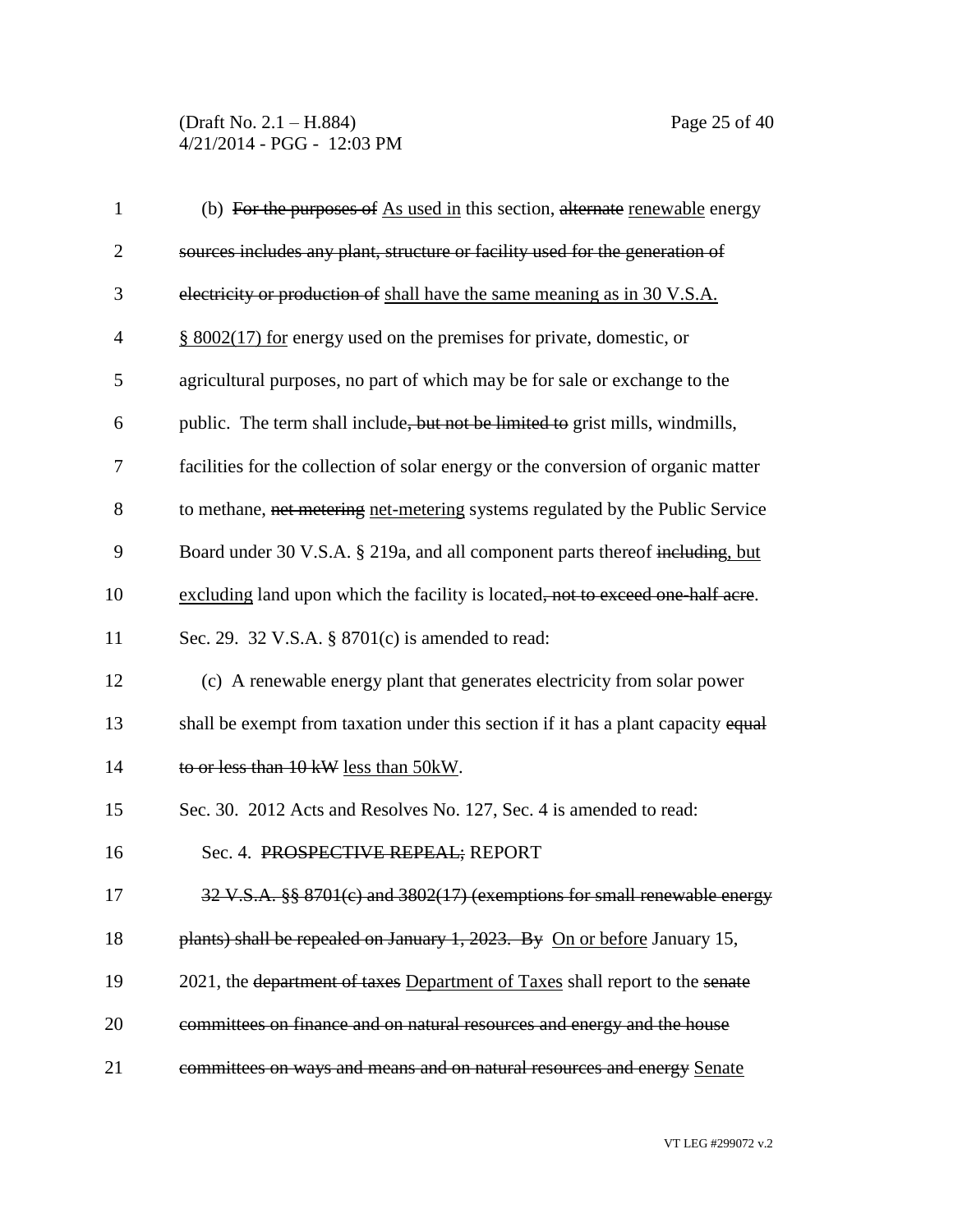(Draft No. 2.1 – H.884) Page 26 of 40 4/21/2014 - PGG - 12:03 PM

| $\mathbf{1}$   | Committees on Finance and on Natural Resources and Energy and the House            |
|----------------|------------------------------------------------------------------------------------|
| $\overline{2}$ | Committees on Ways and Means and on Natural Resources and Energy with a            |
| 3              | recommendation on whether the exemptions in 32 V.S.A. $\S$ 8701(c) and             |
| $\overline{4}$ | 3802(17) should be retained or allowed to be repealed and whether the rate of      |
| 5              | tax in $32$ V.S.A. § $8701(b)$ should be altered.                                  |
| 6              | *** Valuation of Natural Gas and Petroleum Infrastructure ***                      |
| 7              | Sec. 31. 32 V.S.A. § 3621 is added to read:                                        |
| 8              | § 3621. PETROLEUM AND NATURAL GAS INFRASTRUCTURE                                   |
| 9              | For purposes of the statewide education property tax in chapter 135 of this        |
| 10             | title, the Director shall determine the appraised value of all property and        |
| 11             | fixtures composing and underlying a petroleum or natural gas facility,             |
| 12             | petroleum or natural gas transmission line, or petroleum or natural gas            |
| 13             | distribution line located entirely within this State. The Director shall value     |
| 14             | such property at its fair market value, an assessment it shall reach by the cost   |
| 15             | approach to value by employing an actual cost-based methodology, adjusting         |
| 16             | that actual cost using a cost factor from industry-specific inflation indexes, and |
| 17             | depreciating the resulting present cost using a depreciation schedule based on     |
| 18             | the property's estimated remaining life; provided, however, that after the         |
| 19             | property has been depreciated to 30 percent of its present cost or less,           |
| 20             | exclusive of salvage value, the property shall be appraised at 30 percent of its   |
| 21             | cost. The Director shall inform the local assessing officials of his or her        |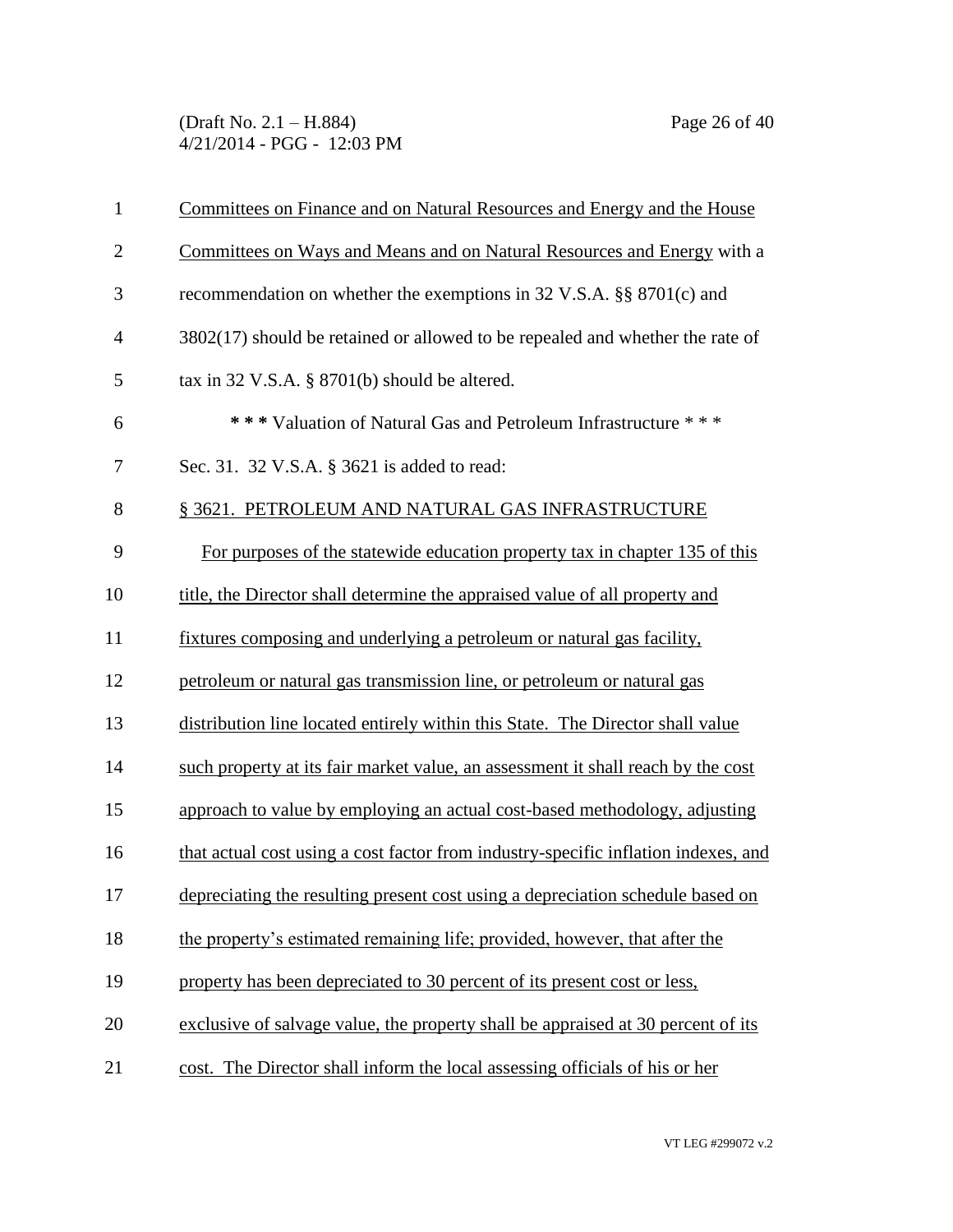(Draft No. 2.1 – H.884) Page 27 of 40 4/21/2014 - PGG - 12:03 PM

| $\mathbf{1}$   | appraised value under this section on or before May 1 of each year, and the               |
|----------------|-------------------------------------------------------------------------------------------|
| $\overline{2}$ | <u>local assessing officials shall use the Director's appraised value for purposes of</u> |
| 3              | assessing and collecting the statewide education property tax under chapter               |
| $\overline{4}$ | 135 of this title.                                                                        |
| 5              | *** Income Taxes ***                                                                      |
| 6              | Sec. 32. 32 V.S.A. § 5870 is amended to read:                                             |
| 7              | § 5870. REPORTING USE TAX ON INDIVIDUAL INCOME TAX                                        |
| 8              | <b>RETURNS</b>                                                                            |
| 9              | The Commissioner of Taxes shall provide that individuals report use tax on                |
| 10             | their State individual income tax returns. Taxpayers are required to attest to            |
| 11             | the amount of their use tax liability under chapter 233 of this title for the period      |
| 12             | of the tax return. Alternatively, they may elect to report an amount that is $0.08$       |
| 13             | $0.10$ percent of their Vermont adjusted gross income, as shown on a table                |
| 14             | published by the Commissioner of Taxes; and use tax liability arising from the            |
| 15             | purchase of each item with a purchase price in excess of \$1,000.00 shall be              |
| 16             | added to the table amount.                                                                |
| 17             | Sec. 33. 32 V.S.A. § 5830e is added to read:                                              |
| 18             | § 5830e. ALTERNATE CALCULATION                                                            |
| 19             | For the purposes of calculating the taxes under section 5822 or 5832 of this              |
| 20             | chapter, dispensaries, established under 18 V.S.A. chapter 86, are permitted to           |
|                |                                                                                           |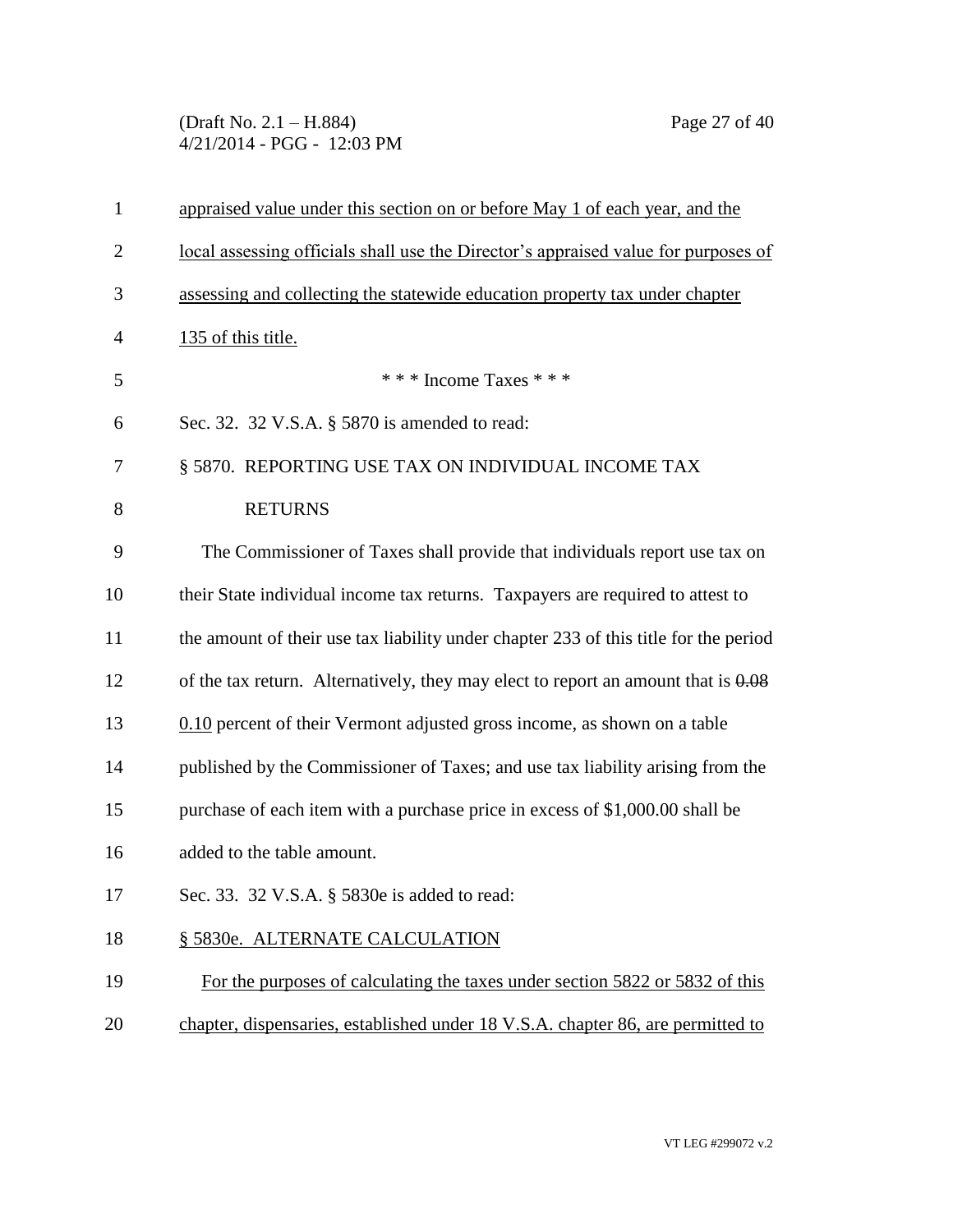(Draft No. 2.1 – H.884) Page 28 of 40 4/21/2014 - PGG - 12:03 PM

| $\mathbf{1}$   | recalculate their State tax liability with an allowance for any expense that was      |
|----------------|---------------------------------------------------------------------------------------|
| $\overline{2}$ | denied at the federal level due to 26 U.S.C. § 280E.                                  |
| 3              | *** Downtown and Village Center Tax Credits ***                                       |
| 4              | Sec. 34. 32 V.S.A. § 5930ee(1) is amended to read:                                    |
| 5              | (1) The total amount of tax credits awarded annually, together with sales             |
| 6              | tax reallocated under section 9819 of this title, does not exceed \$1,700,000.00      |
| 7              | \$2,200,000.00.                                                                       |
| 8              | Sec. 35. 32 V.S.A. § 9741(39) is amended to read:                                     |
| 9              | (39) Sales of building materials within any three consecutive years:                  |
| 10             | $\overrightarrow{H}$ in excess of one million dollars in purchase value, which may be |
| 11             | reduced to \$250,000.00 in purchase value upon approval of the Vermont                |
| 12             | Economic Progress Council pursuant to section 5930a of this title, used in the        |
| 13             | construction, renovation, or expansion of facilities which are used exclusively,      |
| 14             | except for isolated or occasional uses, for the manufacture of tangible personal      |
| 15             | property for sale; or                                                                 |
| 16             | (ii) in excess of \$250,000.00 in purchase value incorporated into a                  |
| 17             | downtown redevelopment project as defined by rule by the Commissioner of              |
| 18             | Housing and Community Affairs; provided that the municipality is not                  |
| 19             | receiving an allocation of sales tax receipts pursuant to section 9819 of this        |
| 20             | title.                                                                                |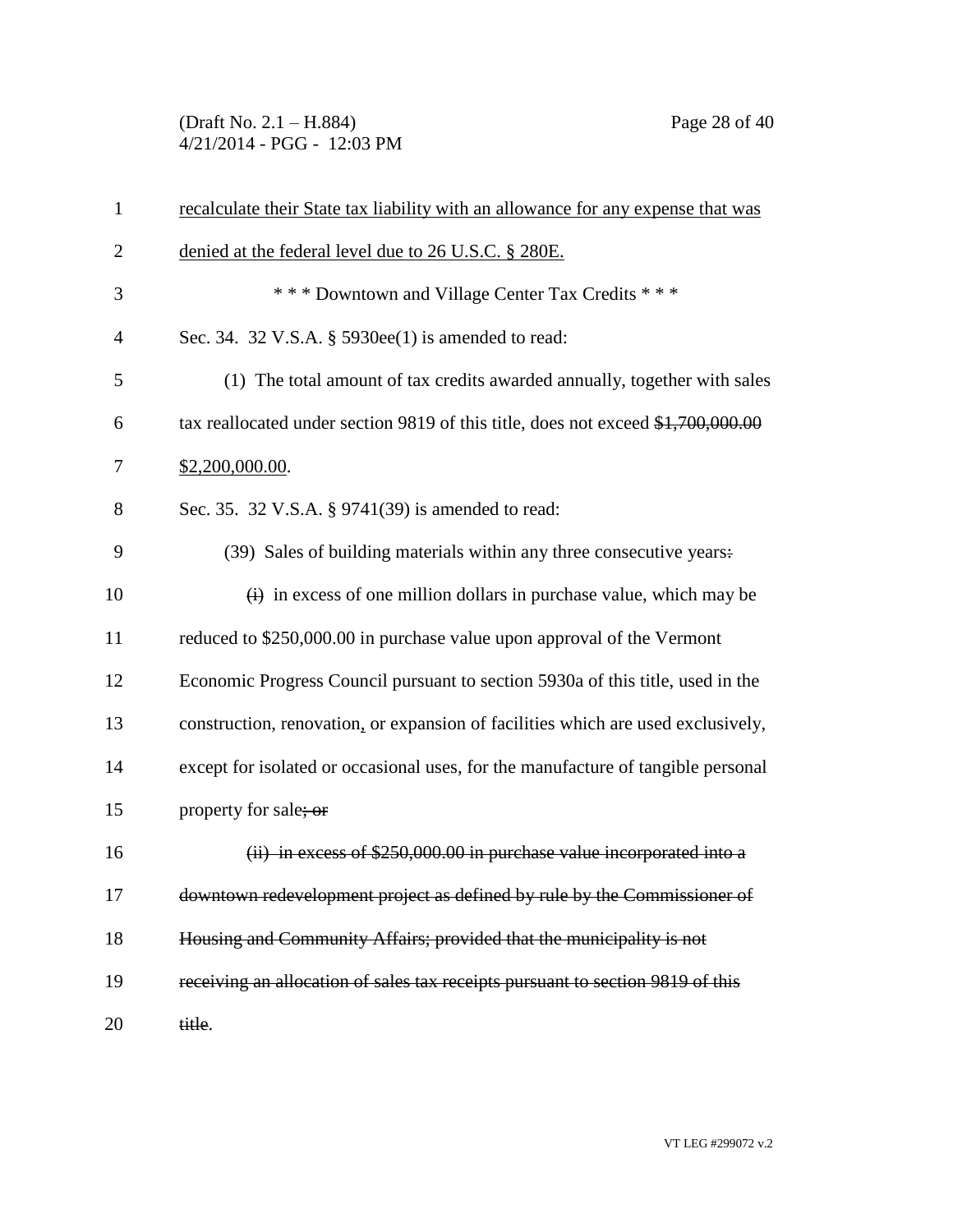(Draft No. 2.1 – H.884) Page 29 of 40 4/21/2014 - PGG - 12:03 PM

| $\mathbf{1}$   | Sec. 36. FLOOD-RELATED PAYMENTS                                                  |
|----------------|----------------------------------------------------------------------------------|
| $\overline{2}$ | Notwithstanding that the credit for qualified expenditures resulting from        |
| 3              | damage caused by a federally declared disaster in Vermont in 2011 authorized     |
| $\overline{4}$ | by 32 V.S.A. § 5930bb(d) is limited to individuals, a refundable credit not to   |
| 5              | exceed \$88,800.00 may be made to Latchis Arts Inc. for flood damage             |
| 6              | expenditures that would qualify under section 5930bb if made by an               |
| 7              | individual. The credit under this section shall be made subject to the credit    |
| 8              | limit under 32 V.S.A. § 5930bb.                                                  |
| 9              | *** Research and Development Expense ***                                         |
| 10             | Sec. 37. 32 V.S.A. § 5930ii is amended to read:                                  |
| 11             | § 5930ii. RESEARCH AND DEVELOPMENT TAX CREDIT                                    |
| 12             | (a) A qualified taxpayer of this State shall be eligible for a credit against    |
| 13             | the tax imposed under this chapter in an amount equal to 30 percent 24 percent   |
| 14             | of the amount of the federal tax credit allowed in the taxable year for eligible |
| 15             | research and development expenditures under 26 U.S.C. § 41(a) and which are      |
| 16             | made within this State.                                                          |
| 17             | (b) Any unused credit available under subsection (a) of this section may be      |
| 18             | carried forward for up to 10 years.                                              |
| 19             | (c) As used in this section, "qualified taxpayer" means a taxpayer entitled      |
| 20             | to a credit under subsection (a) of this section and who has applied and been    |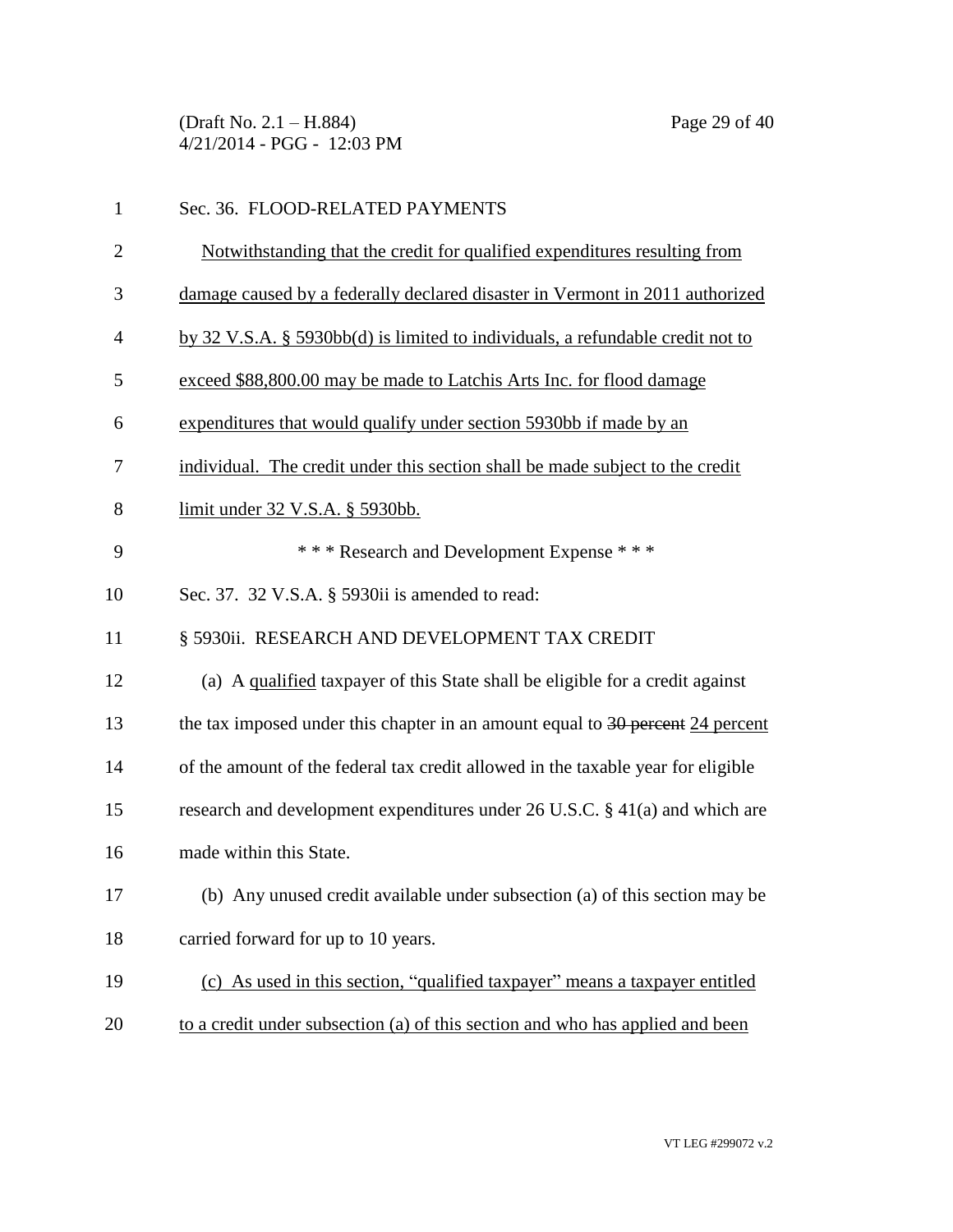| $\mathbf{1}$   | approved for a credit by the Department of Taxes under the requirements of       |
|----------------|----------------------------------------------------------------------------------|
| $\overline{2}$ | this section.                                                                    |
| 3              | (d) To qualify for a credit under this section, a taxpayer shall apply to the    |
| $\overline{4}$ | Department of Taxes for a credit on or before September 15 of a given year.      |
| 5              | The application shall contain any information required by the Department of      |
| 6              | Taxes, but shall include the name of the taxpayer, the amount of the credit      |
| 7              | being applied for, the type of the qualified expenditure, and the year the       |
| 8              | qualified expenditure was made within this State. On or before December 15       |
| 9              | of that same year, the Commissioner shall notify the taxpayer of the amount of   |
| 10             | the credit for which he or she is approved. The Department of Taxes is           |
| 11             | authorized to adopt rules and procedures, and publish the appropriate forms      |
| 12             | and information necessary to implement this section.                             |
| 13             | (e) In order to qualify for a credit under this section, the taxpayer shall be   |
| 14             | required to waive any claim to confidentiality regarding the fact that the       |
| 15             | taxpayer was approved for any credit under this section by the Department of     |
| 16             | Taxes. The fact that a taxpayer was approved for any amount of the credit        |
| 17             | under this section shall not be considered a return or return information under  |
| 18             | section 3102 of this title, and such information shall not be exempt from public |
| 19             | inspection and copying under any other provision of law.                         |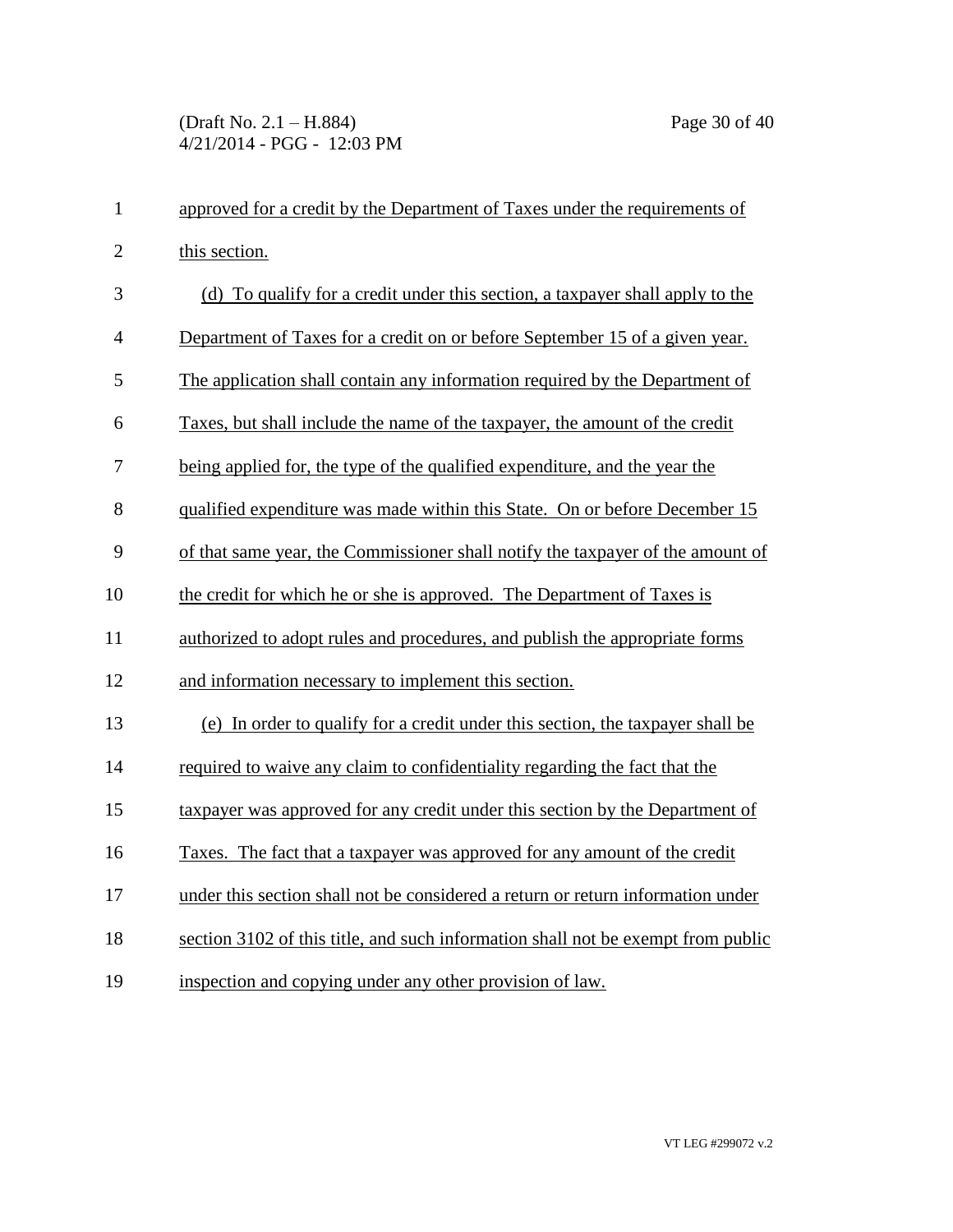(Draft No. 2.1 – H.884) Page 31 of 40 4/21/2014 - PGG - 12:03 PM

| $\mathbf{1}$   | (f) Each year, on or before January 15, the Department of Taxes shall                    |
|----------------|------------------------------------------------------------------------------------------|
| $\overline{2}$ | publish a list containing the names of the taxpayers approved for a credit under         |
| 3              | this section.                                                                            |
| $\overline{4}$ | * * * Tobacco * * *                                                                      |
| 5              | Sec. 38. 32 V.S.A. § 7702(15) is amended to read:                                        |
| 6              | (15) "Other tobacco products" means any product manufactured from,                       |
| 7              | derived from, or containing tobacco that is intended for human consumption by            |
| 8              | smoking, chewing, or in any other manner, including products sold as a                   |
| 9              | tobacco substitute, as defined in $7 \text{ V.S.A.}$ § $1001(8)$ ; but shall not include |
| 10             | cigarettes, little cigars, roll-your-own tobacco, snuff, or new smokeless tobacco        |
| 11             | as defined in this section.                                                              |
| 12             | Sec. 39. 32 V.S.A. § 7811 is amended to read:                                            |
| 13             | § 7811. IMPOSITION OF TOBACCO PRODUCTS TAX                                               |
| 14             | There is hereby imposed and shall be paid a tax on all other tobacco                     |
| 15             | products, snuff, and new smokeless tobacco possessed in the State of Vermont             |
| 16             | by any person for sale on and after July 1, 1959 which were imported into the            |
| 17             | State or manufactured in the State after that date, except that no tax shall be          |
| 18             | imposed on tobacco products sold under such circumstances that this State is             |
| 19             | without power to impose such tax, or sold to the United States, or sold to or by         |
| 20             | a voluntary unincorporated organization of the Armed Forces of the United                |
| 21             | States operating a place for the sale of goods pursuant to regulations                   |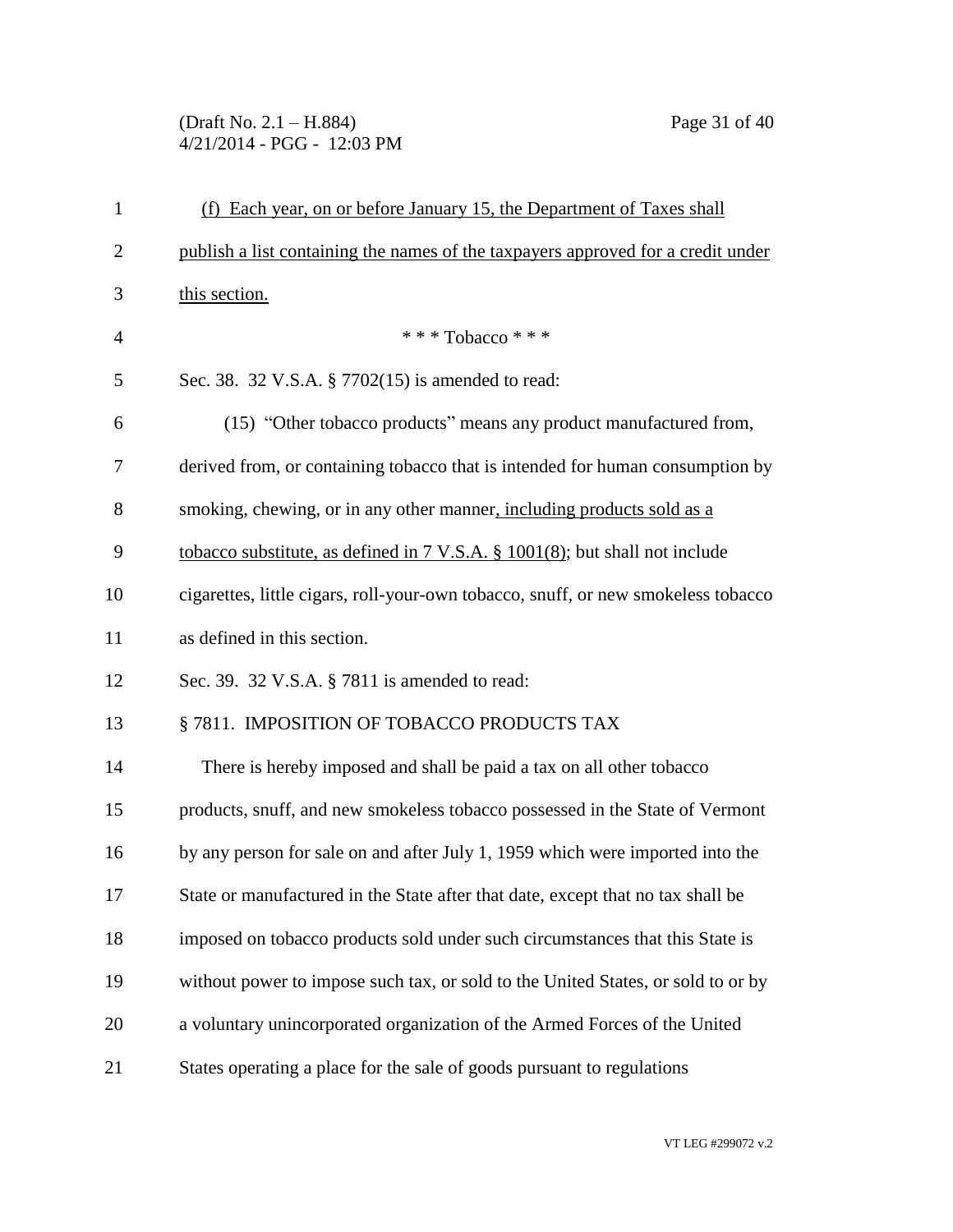#### (Draft No. 2.1 – H.884) Page 32 of 40 4/21/2014 - PGG - 12:03 PM

| $\mathbf{1}$   | promulgated by the appropriate executive agency of the United States. The tax         |
|----------------|---------------------------------------------------------------------------------------|
| $\overline{2}$ | is intended to be imposed only once upon the wholesale sale of any other              |
| 3              | tobacco product and shall be at the rate of 92 percent of the wholesale price for     |
| $\overline{4}$ | all tobacco products except snuff, which shall be taxed at $$1.87$ $$2.18$ per        |
| 5              | ounce, or fractional part thereof, new smokeless tobacco, which shall be taxed        |
| 6              | at the greater of $$1.87$ $$2.18$ per ounce or, if packaged for sale to a consumer in |
| $\tau$         | a package that contains less than 1.2 ounces of the new smokeless tobacco, at         |
| $8\,$          | the rate of $2.24$ $2.62$ per package, and cigars with a wholesale price greater      |
| 9              | than \$2.17, which shall be taxed at the rate of \$2.00 per cigar if the wholesale    |
| 10             | price of the cigar is greater than \$2.17 and less than \$10.00, and at the rate of   |
| 11             | \$4.00 per cigar if the wholesale price of the cigar is \$10.00 or more. Provided,    |
| 12             | however, that upon payment of the tax within 10 days, the distributor or dealer       |
| 13             | may deduct from the tax two percent of the tax due. It shall be presumed that         |
| 14             | all other tobacco products, snuff, and new smokeless tobacco within the State         |
| 15             | are subject to tax until the contrary is established and the burden of proof that     |
| 16             | any other tobacco products, snuff, and new smokeless tobacco are not taxable          |
| 17             | hereunder shall be upon the person in possession thereof. Licensed                    |
| 18             | wholesalers of other tobacco products, snuff, and new smokeless tobacco               |
| 19             | shall state on the invoice whether the price includes the Vermont tobacco             |
| 20             | products tax.                                                                         |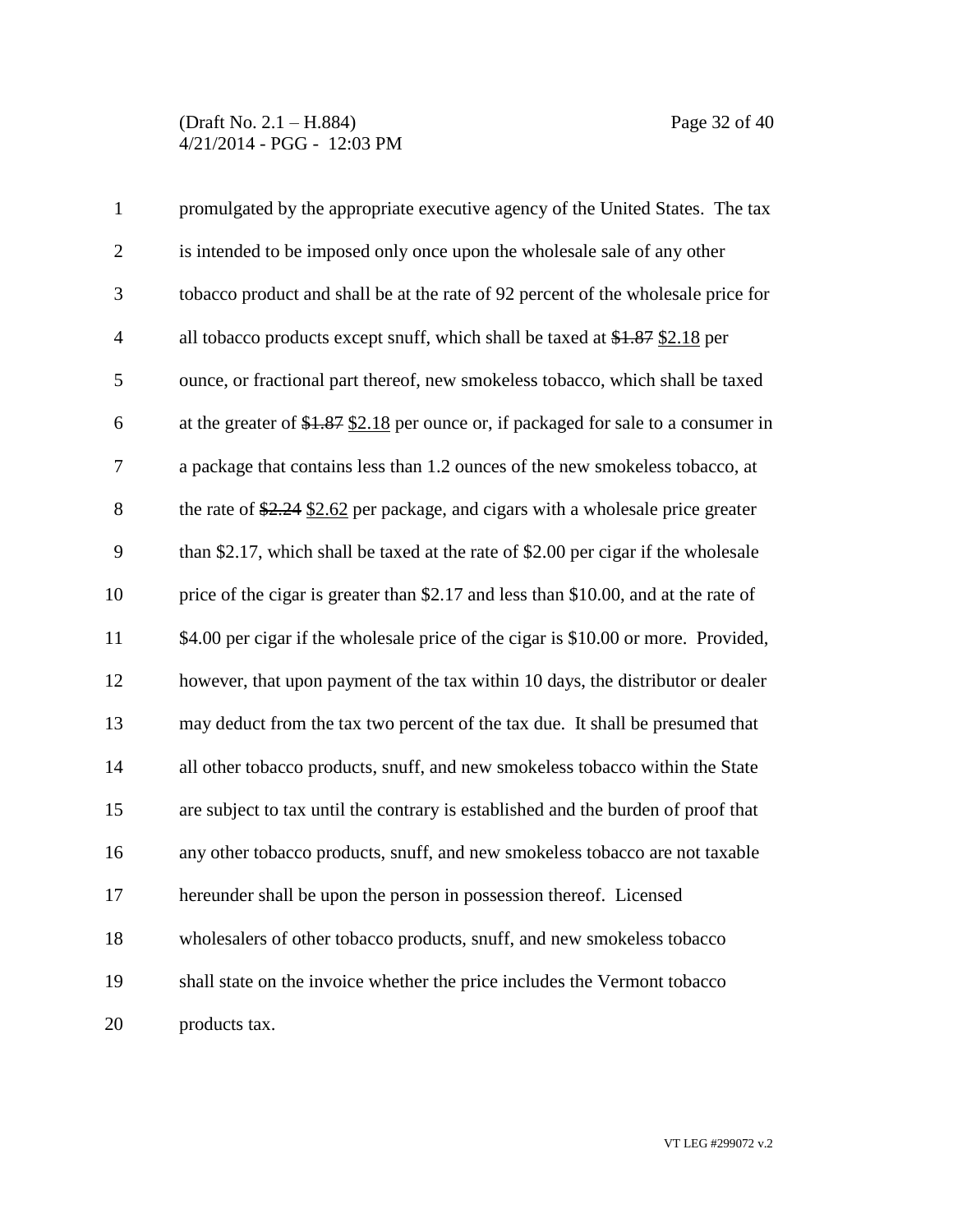(Draft No. 2.1 – H.884) Page 33 of 40 4/21/2014 - PGG - 12:03 PM

1 Sec. 40. 32 V.S.A. § 7814 is amended to read:

2 § 7814. FLOOR STOCK TAX

 (a) Snuff. A floor stock tax is hereby imposed upon every retailer retail dealer of snuff in this State in the amount by which the new tax exceeds the amount of the tax already paid on the snuff. The tax shall apply to snuff in the 6 possession or control of the retailer retail dealer at  $12:01$  a.m. o-clock on July 1, 2006 2014, but shall not apply to retailers retail dealers who hold less 8 than \$500.00 in wholesale value of such snuff. Each retailer retail dealer subject to the tax shall, on or before July 25, 2006 2014, file a report to the Commissioner in such form as the Commissioner may prescribe showing the 11 snuff on hand at 12:01 a.m. o'clock on July 1, 2006 2014, and the amount of tax due thereon. The tax imposed by this section shall be due and payable on or before August 25, 2006 2014, and thereafter shall bear interest at the rate established under section 3108 of this title. In case of timely payment of the tax, the retailer retail dealer may deduct from the tax due two percent of the tax. Any snuff with respect to which a floor stock tax has been imposed and 17 paid under this section shall not again be subject to tax under section 7811 of 18 this title.

 $19$  \*\*\*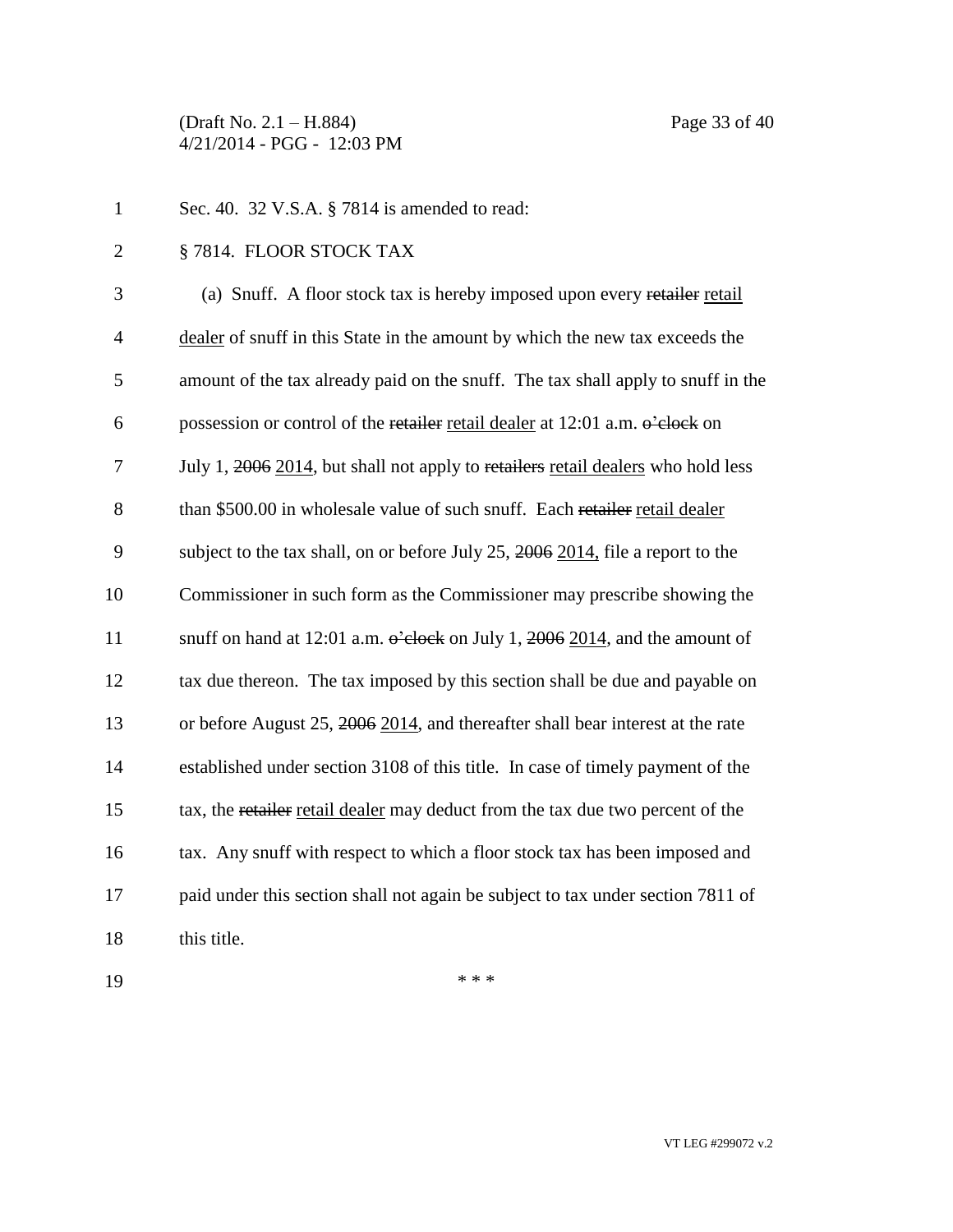(Draft No. 2.1 – H.884) Page 34 of 40 4/21/2014 - PGG - 12:03 PM

| 1              | *** Sales and Use Tax – Contractors ***                                            |
|----------------|------------------------------------------------------------------------------------|
| $\overline{2}$ | Sec. 41. 32 V.S.A. § 9701 is amended to read:                                      |
| 3              | § 9701. DEFINITIONS                                                                |
| 4              | Unless the context in which they occur requires otherwise, the following           |
| 5              | terms when used in this chapter mean:                                              |
| 6              | * * *                                                                              |
| 7              | (5) Retail sale or sold at retail: means any sale, lease, or rental for any        |
| 8              | purpose other than for resale, sublease, or subrent, including sales to            |
| 9              | contractors, subcontractors, or repair persons of materials and supplies for use   |
| 10             | by them in erecting structures or otherwise improving, altering, or repairing      |
| 11             | real property.                                                                     |
| 12             | Sec. 42. 32 V.S.A. § 9771 is amended to read:                                      |
| 13             | § 9771. IMPOSITION OF SALES TAX                                                    |
| 14             | Except as otherwise provided in this chapter, there is imposed a tax on retail     |
| 15             | sales in this State. The tax shall be paid at the rate of six percent of the sales |
| 16             | price charged for but in no case shall any one transaction be taxed under more     |
| 17             | than one of the following:                                                         |
| 18             | (1) Tangible personal property, including property used to improve, alter          |
| 19             | or repair the real property of others by a manufacturer or any person who is       |
| 20             | primarily engaged in the business of making retail sales of tangible personal      |
| 21             | property.                                                                          |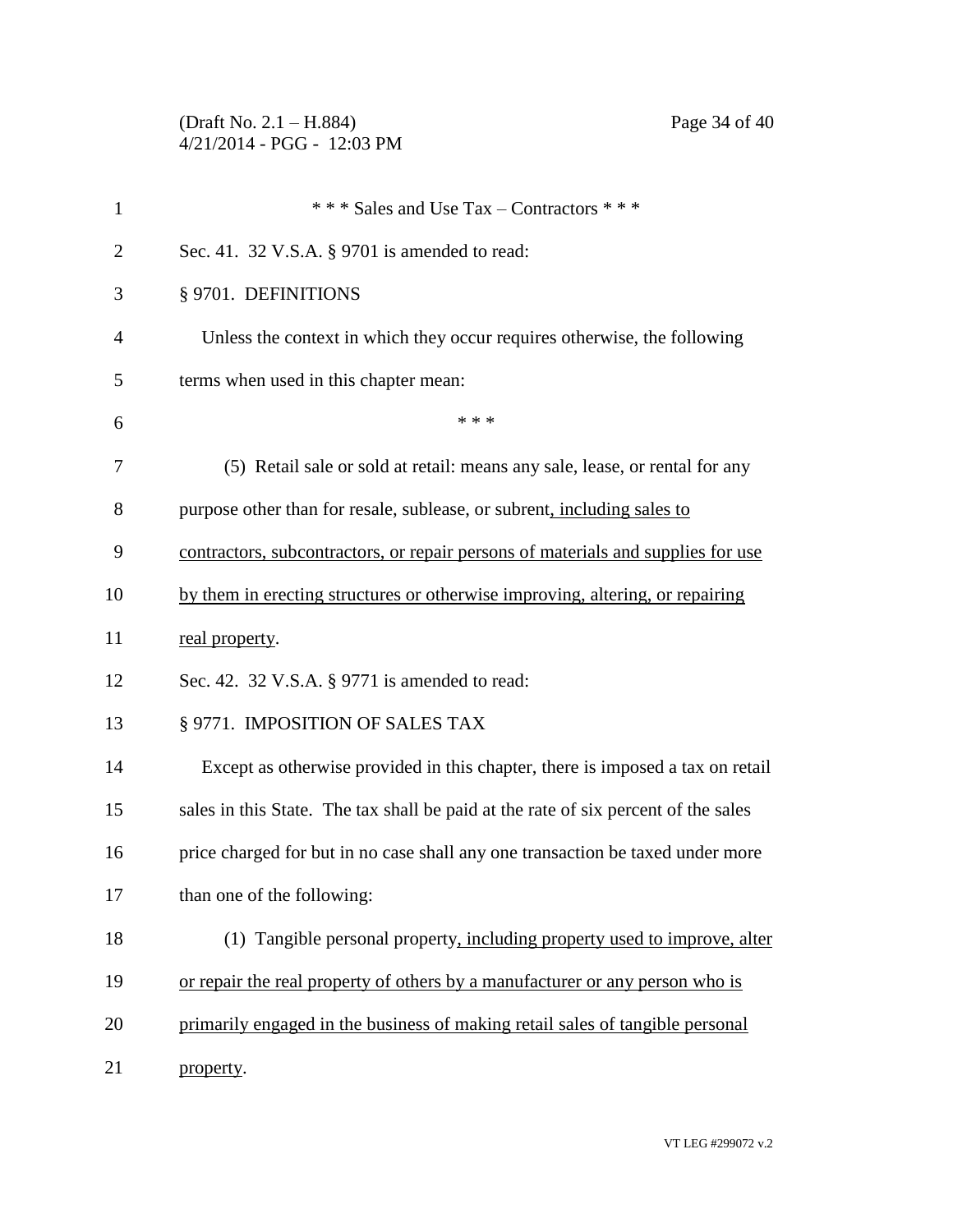(Draft No. 2.1 – H.884) Page 35 of 40 4/21/2014 - PGG - 12:03 PM

| $\mathbf{1}$   | * * *                                                                            |
|----------------|----------------------------------------------------------------------------------|
| $\overline{2}$ | Sec. 43. 32 V.S.A. § 9745 is amended to read:                                    |
| 3              | § 9745. CERTIFICATE OR AFFIDAVIT OF EXEMPTION; DIRECT                            |
| $\overline{4}$ | PAYMENT PERMIT                                                                   |
| 5              | (a) Certificate or affidavit of exemption. The Commissioner may require          |
| 6              | that a vendor obtain an exemption certificate, which may be an electronic        |
| 7              | filing, with respect to the following sales: sales for resale; sales to          |
| 8              | organizations that are exempt under section 9743 of this title; and sales that   |
| 9              | qualify for a use-based exemption under section 9741 of this title. Acceptance   |
| 10             | of an exemption certificate containing such information as the Commissioner      |
| 11             | may prescribe shall satisfy the vendor's burden under subsection 9813(a) of      |
| 12             | this title of proving that the transaction is not taxable. A vendor's failure to |
| 13             | possess an exemption certificate at the time of sale shall be presumptive        |
| 14             | evidence that the sale is taxable.                                               |
| 15             | (b) Direct payment permit. The Commissioner may, in his or her                   |
| 16             | discretion, authorize a purchaser, who acquires tangible personal property or    |
| 17             | services under circumstances which make it impossible at the time of             |
| 18             | acquisition to determine the manner in which the tangible personal property or   |
| 19             | services will be used, to pay the tax directly to the Commissioner and waive     |
| 20             | the collection of the tax by the vendor through the issuance of a direct payment |
| 21             | permit. The Commissioner shall authorize any Any contractor, subcontractor,      |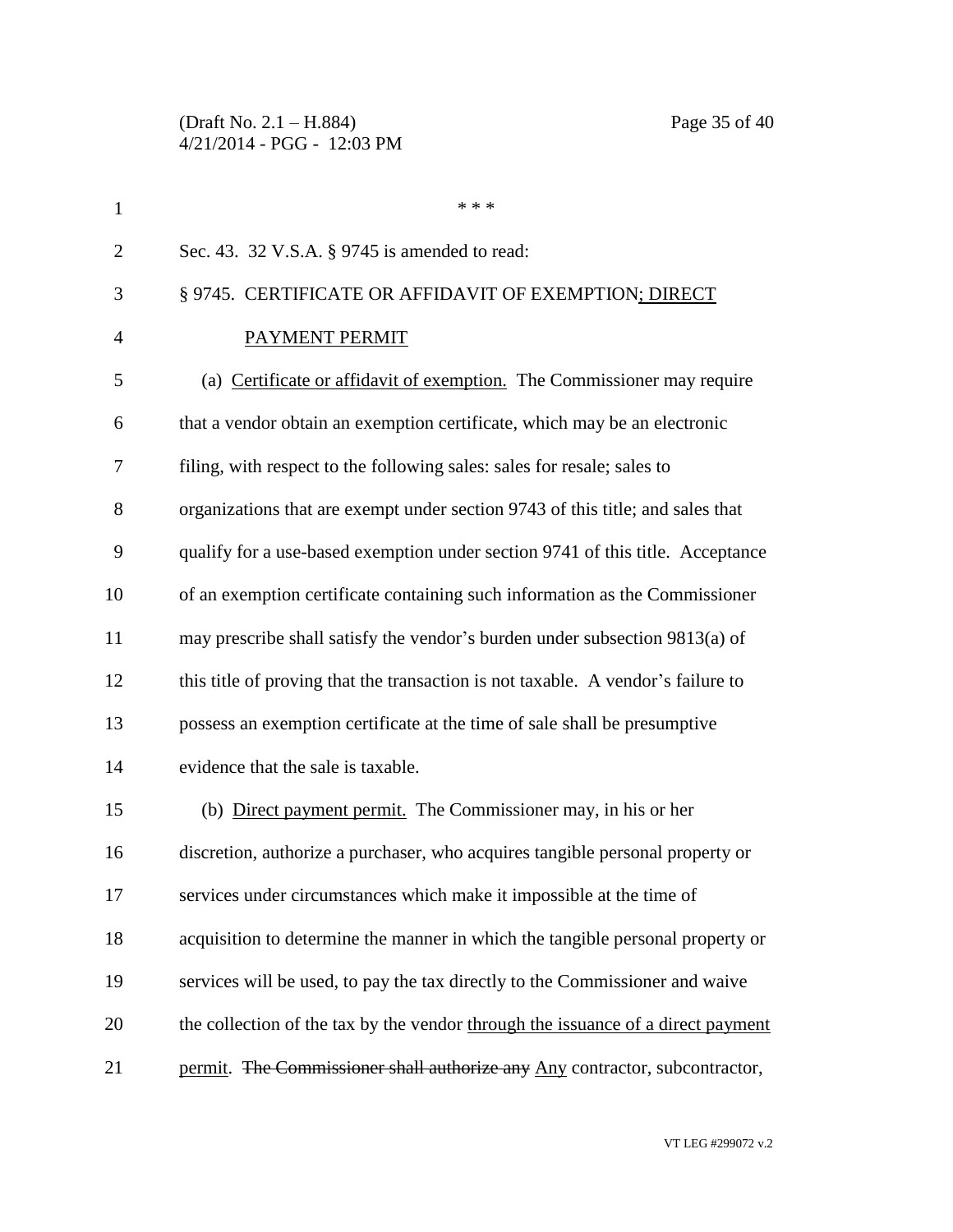(Draft No. 2.1 – H.884) Page 36 of 40 4/21/2014 - PGG - 12:03 PM

| $\mathbf{1}$   | or repairman who acquires tangible personal property consisting of materials      |
|----------------|-----------------------------------------------------------------------------------|
| $\overline{2}$ | and supplies for use by him or her in erecting structures for others, or building |
| 3              | on, or otherwise improving, altering, or repairing real property of others, may   |
| $\overline{4}$ | apply for a direct payment permit to pay the tax directly to the Commissioner     |
| 5              | and waive the collection of the tax by the vendor. No such authority shall be     |
| 6              | granted or exercised except upon application to the Commissioner and the          |
| 7              | issuance by the Commissioner of a direct payment permit. If a direct payment      |
| 8              | permit is granted, its use shall be subject to conditions specified by the        |
| 9              | Commissioner and the payment of tax on all acquisitions pursuant to the           |
| 10             | permit shall be made directly to the Commissioner by the permit holder.           |
| 11             | *** Use Tax – Telecommunication Services ***                                      |
| 12             | Sec. 44. 32 V.S.A. § 9773 is amended to read:                                     |
| 13             | § 9773. IMPOSITION OF COMPENSATING USE TAX                                        |
| 14             | Unless property or telecommunications service has already been or will be         |
| 15             | subject to the sales tax under this chapter, there is imposed on every person a   |
| 16             | use tax at the rate of six percent for the use within this State, except as       |
| 17             | otherwise exempted under this chapter:                                            |
| 18             | (1) Of of any tangible personal property purchased at retail;                     |
| 19             | (2) Of of any tangible personal property manufactured, processed, or              |
| 20             | assembled by the user, if items of the same kind of tangible personal property    |
|                | are offered for sale by him or her in the regular course of business, but the     |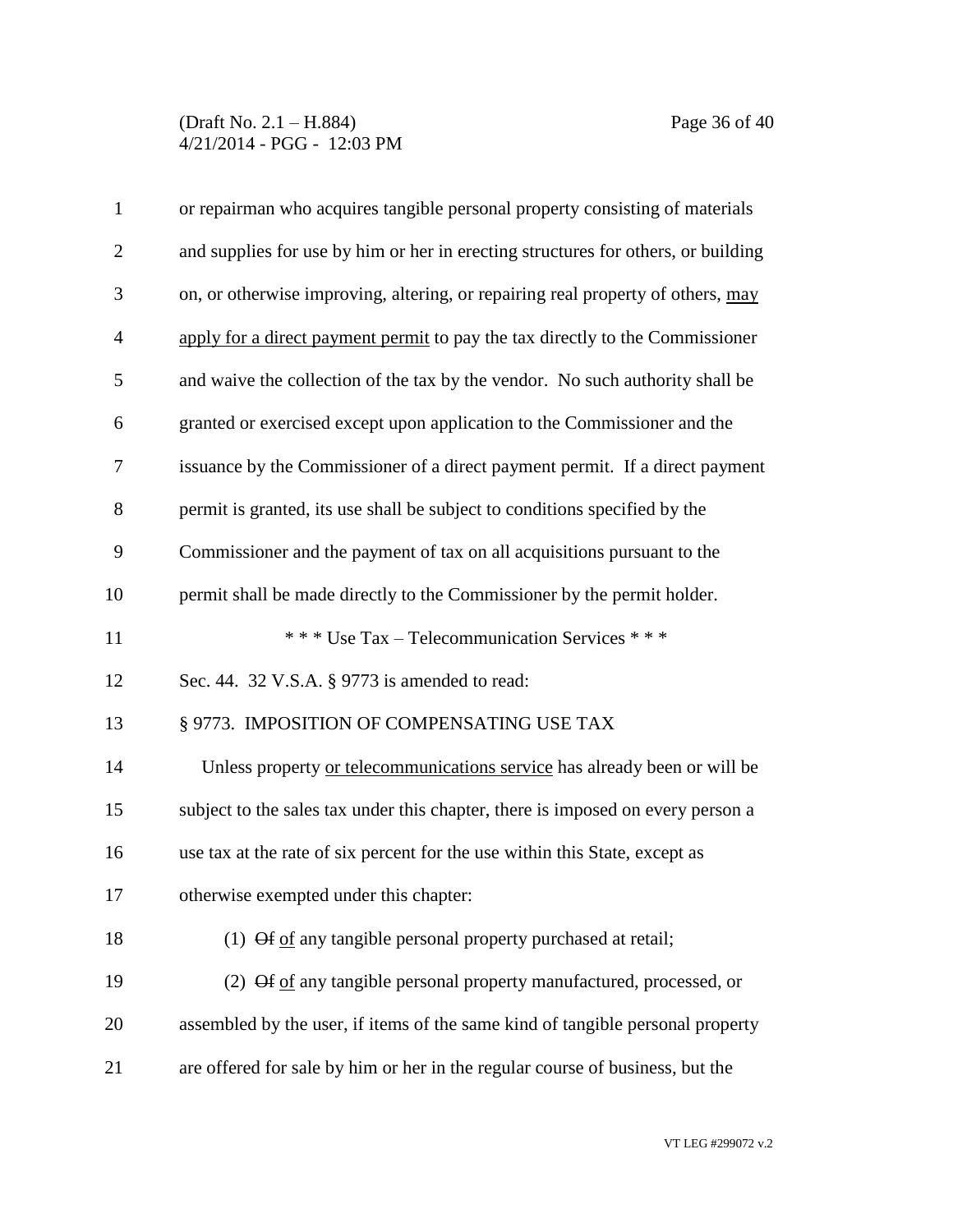(Draft No. 2.1 – H.884) Page 37 of 40 4/21/2014 - PGG - 12:03 PM

| $\mathbf{1}$   | mere storage, keeping, retention, or withdrawal from storage of tangible          |
|----------------|-----------------------------------------------------------------------------------|
| $\overline{2}$ | personal property or the use for demonstrational or instructional purposes of     |
| 3              | tangible personal property by the person who manufactured, processed or           |
| $\overline{4}$ | assembled such property shall not be deemed a taxable use by him or her; and      |
| 5              | for purposes of this section only, the sale of electrical power generated by the  |
| 6              | taxpayer shall not be considered a sale by him or her in the regular course of    |
| 7              | business if at least 60 percent of the electrical power generated annually by the |
| 8              | taxpayer is used by the taxpayer in his or her trade or business;                 |
| 9              | (3) Of of any tangible personal property, however acquired, where not             |
| 10             | acquired for purposes of resale, upon which any taxable services described in     |
| 11             | subdivision $9771(3)$ of this title have been performed; and                      |
| 12             | (4) Specified specified digital products transferred electronically to an         |
| 13             | end user; and                                                                     |
| 14             | (5) telecommunications service except coin-operated telephone service,            |
| 15             | private telephone service, paging service, private communications service, or     |
| 16             | value-added non-voice data service.                                               |
| 17             | * * * Propane Canisters * * *                                                     |
| 18             | Sec. 45. 33 V.S.A. § 2503 is amended to read:                                     |
| 19             | § 2503. FUEL GROSS RECEIPTS TAX                                                   |
| 20             | (a) There is imposed a gross receipts tax of $0.5$ percent on the retail sale of  |
| 21             | the following types of fuel:                                                      |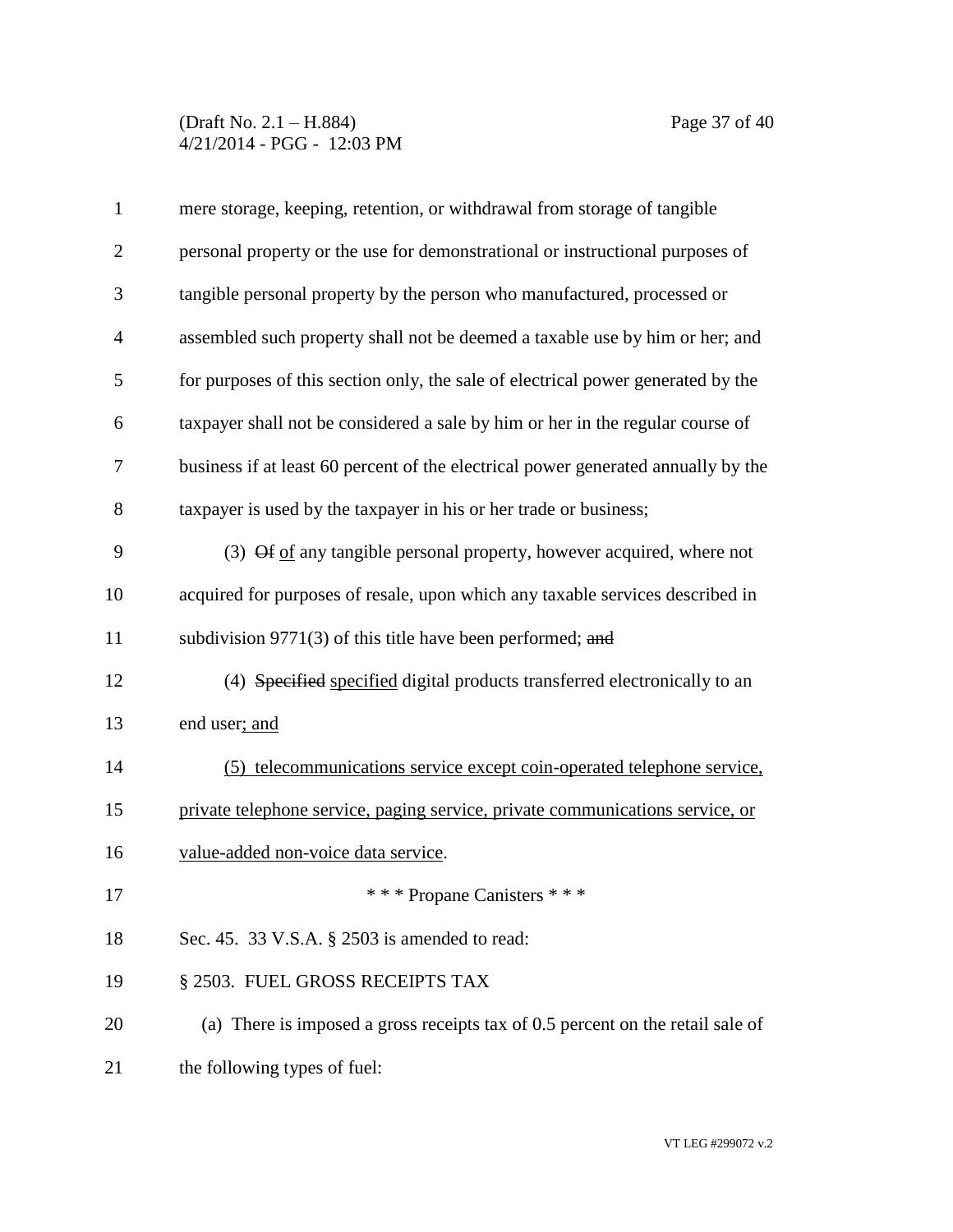# (Draft No. 2.1 – H.884) Page 38 of 40 4/21/2014 - PGG - 12:03 PM

| 1              | (1) heating oil, propane, kerosene, and other dyed diesel fuel delivered          |
|----------------|-----------------------------------------------------------------------------------|
| $\overline{2}$ | to a residence or business;                                                       |
| 3              | $(2)$ propane;                                                                    |
| 4              | $(3)$ natural gas;                                                                |
| 5              | $\left(4\right)\left(3\right)$ electricity;                                       |
| 6              | $\left( \frac{5}{4} \right)$ coal.                                                |
| 7              | * * *                                                                             |
| 8              | Sec. 46. 32 V.S.A. § 9741(26) is amended to read:                                 |
| 9              | (26) Sales of electricity, oil, gas, and other fuels used in a residence for      |
| 10             | all domestic use, including heating, but not including fuel sold at retail in     |
| 11             | free-standing containers, or sold as part of a transaction where a free-standing  |
| 12             | container is exchanged without a separate charge. The Commissioner shall by       |
| 13             | rule determine that portion of the sales attributable to domestic use where fuels |
| 14             | are used for purposes in addition to domestic use.                                |
| 15             | *** Repeal ***                                                                    |
| 16             | Sec. 47. REPEAL                                                                   |
| 17             | 32 V.S.A. § 3802(18) (municipally owned lakeshore property) is repealed           |
| 18             | on January 1, 2015.                                                               |
| 19             | * * * Effective Dates * * *                                                       |
| 20             | Sec. 48. EFFECTIVE DATES                                                          |
| 21             | This act shall take effect on passage except:                                     |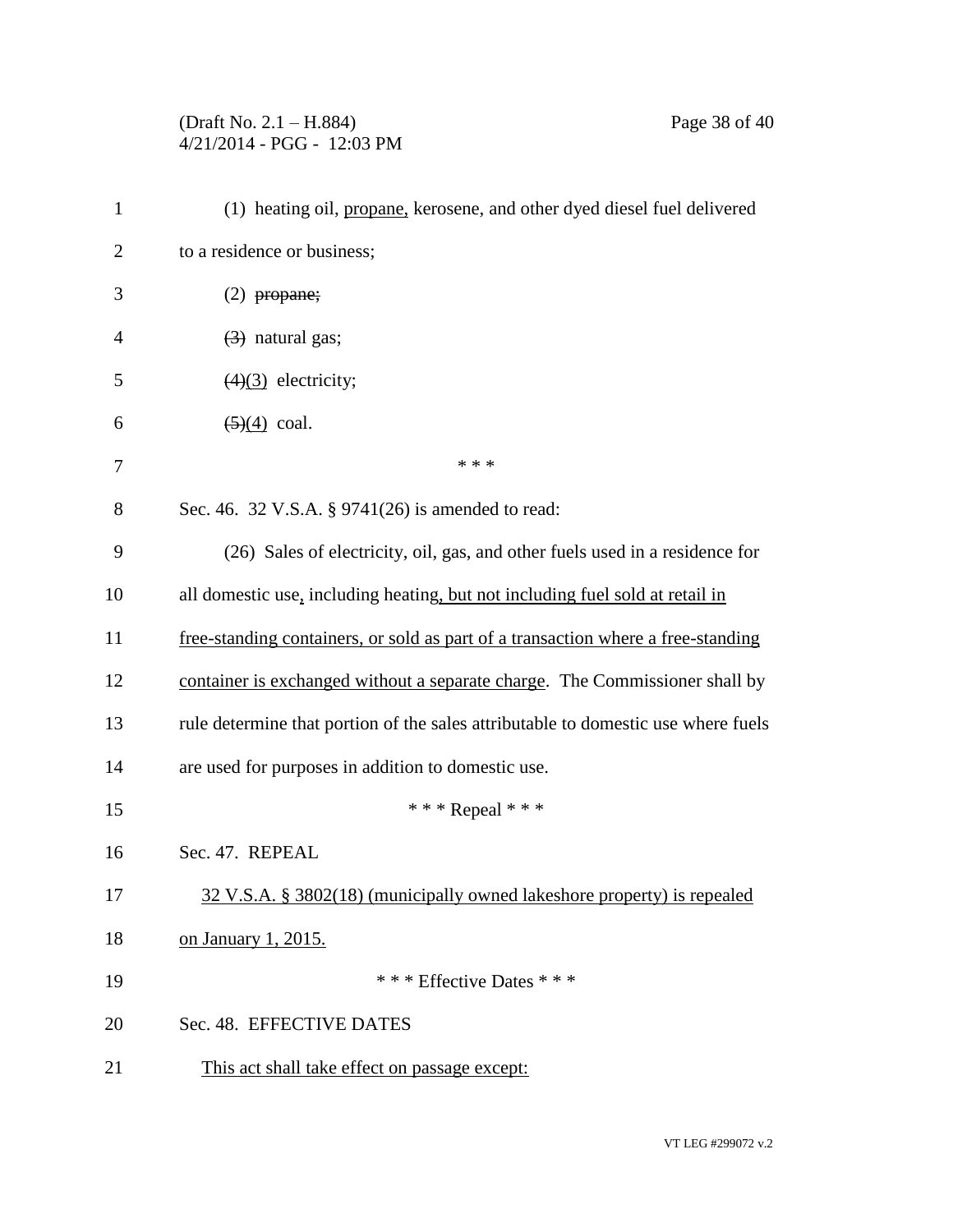(Draft No. 2.1 – H.884) Page 39 of 40 4/21/2014 - PGG - 12:03 PM

| $\mathbf{1}$   | (1) Notwithstanding 1 V.S.A. § 214, Secs. 1 (1099K filing requirement),         |
|----------------|---------------------------------------------------------------------------------|
| $\overline{2}$ | 2 (consolidated returns), and 3 (VEGI) shall take effect retroactively to       |
| 3              | January 1, 2014 and apply for tax year 2014 and after.                          |
| $\overline{4}$ | (2) Notwithstanding 1 V.S.A. § 214, Sec. 4 (annual income tax update)           |
| 5              | shall take effect retroactively to January 1, 2014 and apply to taxable years   |
| 6              | beginning on and after January 1, 2013.                                         |
| $\tau$         | (3) Notwithstanding 1 V.S.A. § 214, Sec. 5 (annual estate tax update)           |
| 8              | shall take effect retroactively to January 1, 2014 and apply to decedents dying |
| 9              | on or after January 1, 2013.                                                    |
| 10             | (4) Secs. 16 (corrected tax bills due to late filing of declaration), 17 (last  |
| 11             | date for filing declaration), and 18 (corrected tax bills due to late filing of |
| 12             | property tax adjustment claim) shall take effect on July 1, 2014 and apply to   |
| 13             | property appearing on grand lists lodged in 2014 and after.                     |
| 14             | (5) Sec. 21 (distilled spirits) shall take effect on July 1, 2014.              |
| 15             | (6) Secs. 22 (shared equity housing), 23 (town voted exemption), 24             |
| 16             | (education property tax exemption), and 25 (health and recreation property)     |
| 17             | shall take effect on January 1, 2015 and apply to property appearing on grand   |
| 18             | lists lodged in 2015 and after.                                                 |
| 19             | (7) Secs. 26–30 (solar plant exemptions and valuation) and Sec. 31              |
| 20             | (valuation of natural gas and petroleum infrastructure) shall take effect on    |